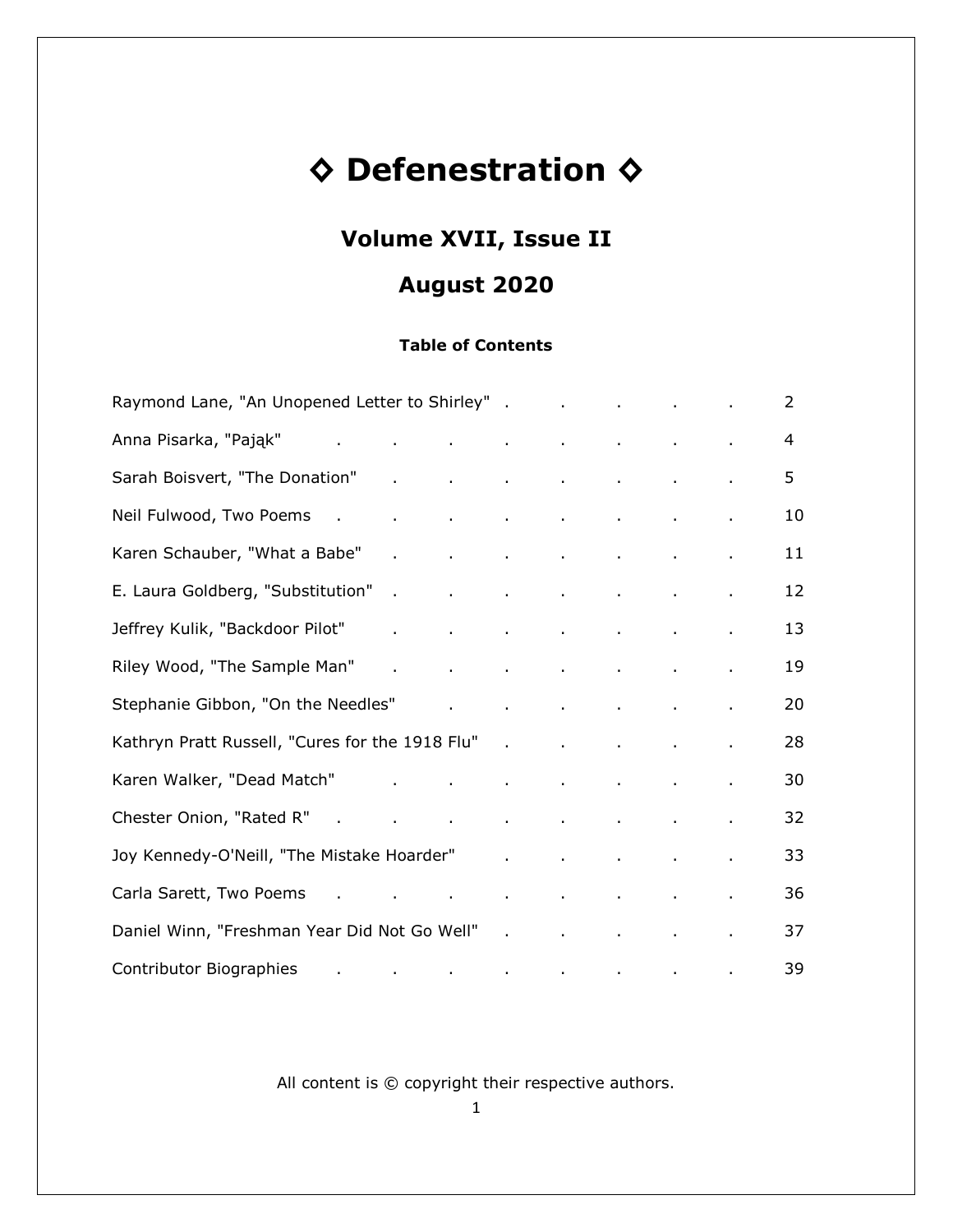#### **An Unopened Letter to Shirley by Raymond Lane**

Dear Shirley:

I hope that this letter finds you well. My apologies for using such an archaic form of communication, but as you know Earth has yet to join the intergalactic web.

I have missed you very, very much. My therapist suggested that I write to you. She says that I have unresolved grief, as well as other feelings that have been frozen in time.

A lot of this is my own fault, I suppose. I was only sixteen when we met. You were eighteen. My feelings for you were raw and frightening. With my therapist's help, I'm getting better at verbalizing them.

There's something that I need to tell you. When we were together on Earth, I fell in love with you.

I don't know if that surprises you.

As I write this, I'm reliving the first time I saw you. I was new to your planet, and looking for work. You checked my blood pressure at the pre-employment physical. I'd never seen blue eyes like yours--the color of diamonds on my planet, Proxima. And then you opened your oral cavity, revealing ivory teeth gleaming as brilliantly as the ancient relics of Drusen. You asked my name, then laughed when I told you. I never knew I was funny before.

We spent only one night together, but it changed my life. The way you stroked my fur provoked previously unknown feelings in me. I knew then that you were meant to be my mate.

I realize that our joining was awkward. My sexual output organ didn't fit properly within your input receptacle. It's bothered me all these years, wondering if you left me because of that. We didn't talk about it then. I wish that we had.

I want you to know that the mismatch wasn't important to me. I loved you anyway.

When you told me the next day that you couldn't see me again I was too shattered to tell you how I felt. Staying quiet, I've since learned, was also a way to punish you. To hurt you for being so cold, even by Proxima standards. And Proxima is a very cold planet, indeed.

I'm sorry that I ran away. I was just a child. It was too painful for me to be on the same planet as you—what if we'd run into each other?

I have thought of you constantly since then. There is a hollowness in my heart as vast and arid as the polar deserts of Proxima. My therapist tells me I need closure.

I still love you.

My therapist said I shouldn't tell you that.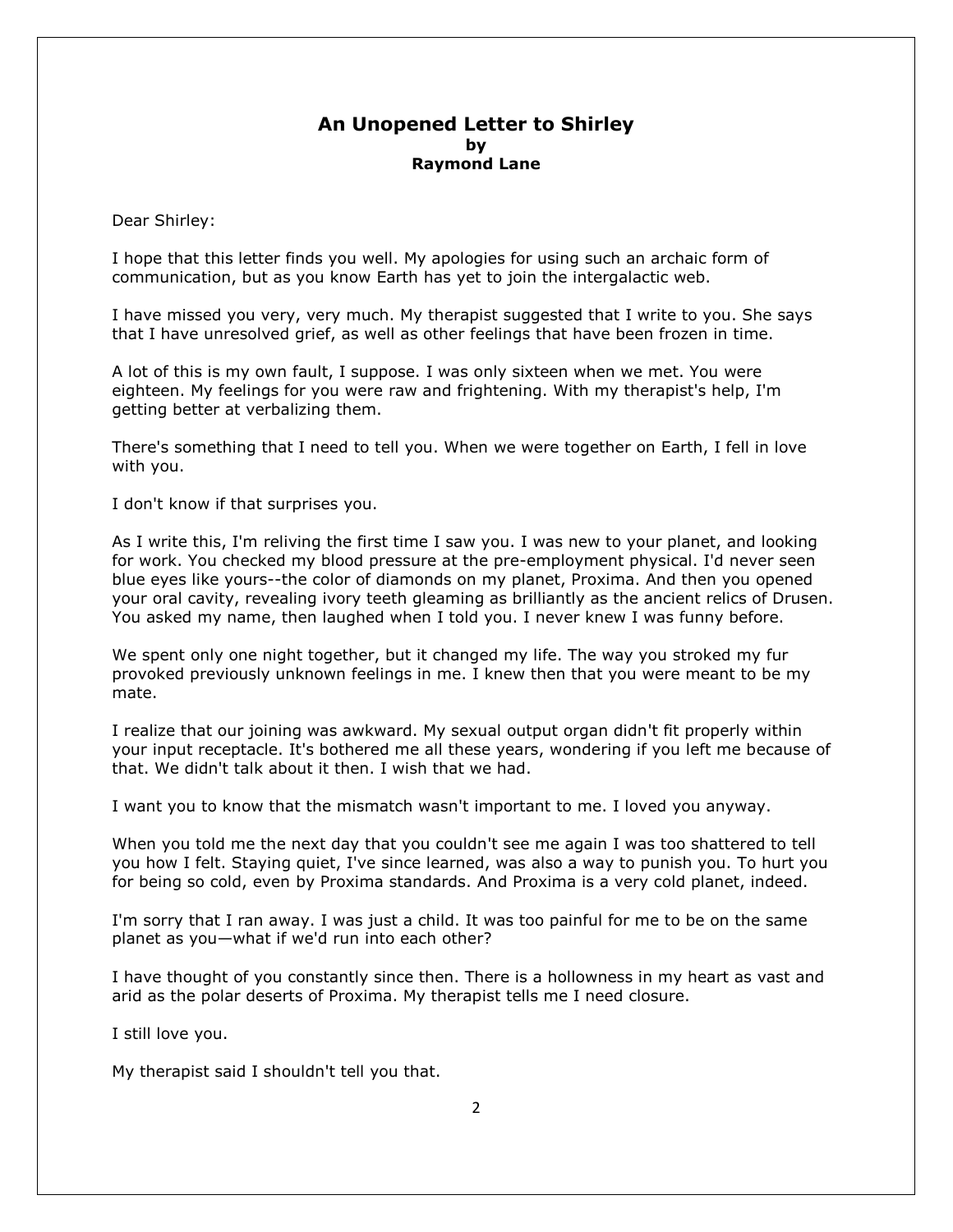On Proxima, we don't touch until we've mated. And we mate for life.

By my calculation, you would be one hundred and nine years old now. It's possible that you may no longer be alive, earthlings being short-lived organisms. It's also occurred to me painful as the thought is—that you may have mated with another human and produced offspring.

If one of Shirley's offspring is reading this letter, please send me a photo.

Affectionately,

Zolthazen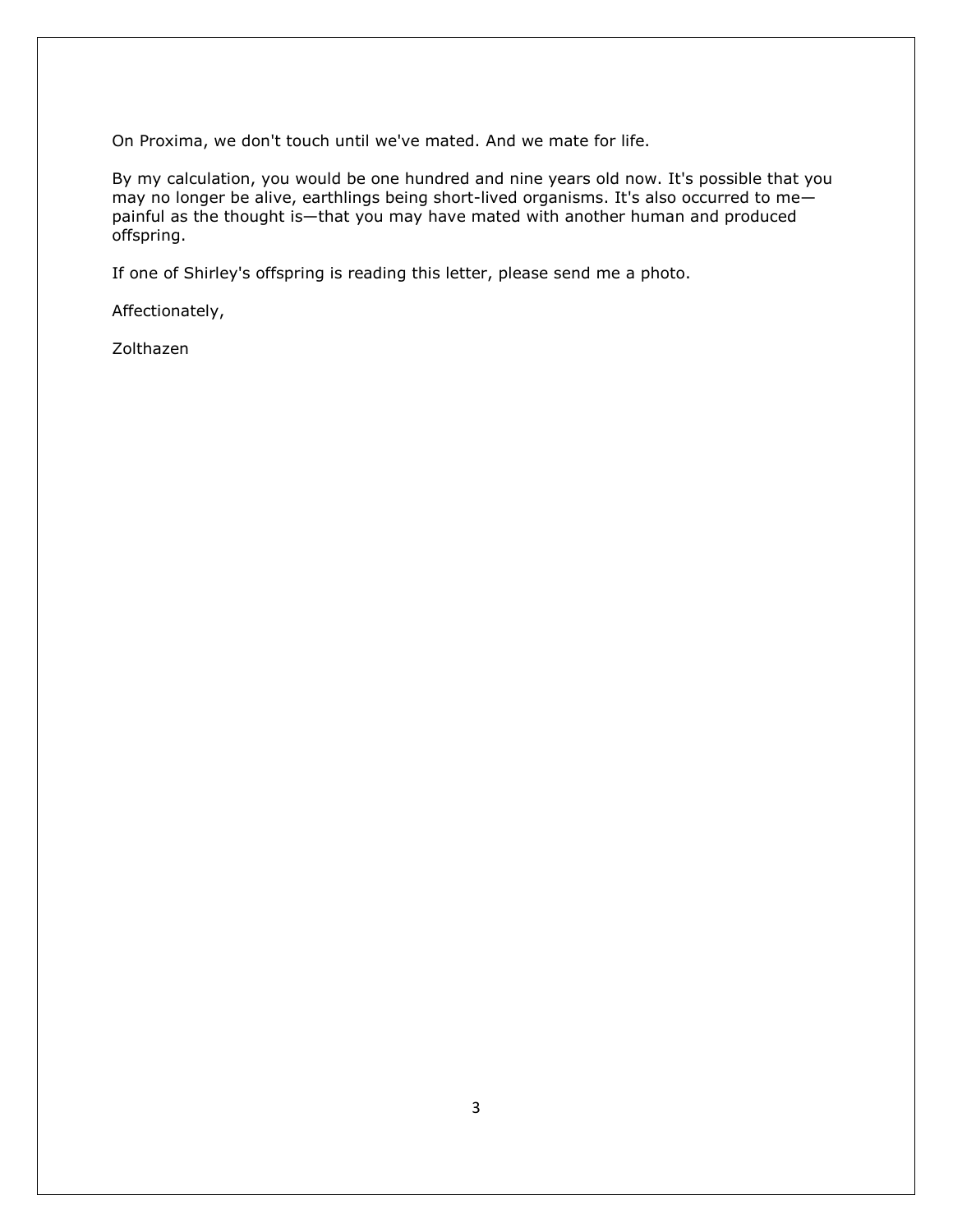#### **Pająk by Anna Pisarka**

A lazy glance up from the keyboard and I meet the eight eyes of doom. *Fuck.*

My thoughts slip out from underneath me, Two legs worthless against the icy battlefield of nature.

The sounds of the world amplify, As my blue-screen-dulled senses kick themselves awake. Primal instincts seize command, As I size-up the atrociously unsuspecting beast in its prowl.

I lean forward—*no!* I creep back, and the creature jerks, Suddenly alert to the battlefield we're on—*no!* I'm frozen in place, made minuscule by an insect invader.

I had just pried opened the window for a gasp of crisp air— Not but a few heartbeats ago! The slutty glass parted wide and had seduced in the enemy. *Traitor.*

If one could hear the whispers of the gods, Senses blade-sharp, honed to each wrinkle of the curtains, They would sound like eight legs on polyester drapes, As the emblem of fear breaches your homeland.

*Time to end this.*

I clench my fists, sticky with chemical-orange cheese. A lightning glance for weapons of war. But no shoes in sight—the armory is lacking.

A draw a dusty discarded book, Sweat and cheese staining the unfamiliar cover. Itches charging across my skin-Every brush and touch an invasion of crooked legs and glinting eyes.

I draw my weapons— Breath skittering— Drumbeats of war rocking my chest— I aim to fire— But I must hurry before it's—

*Gone.*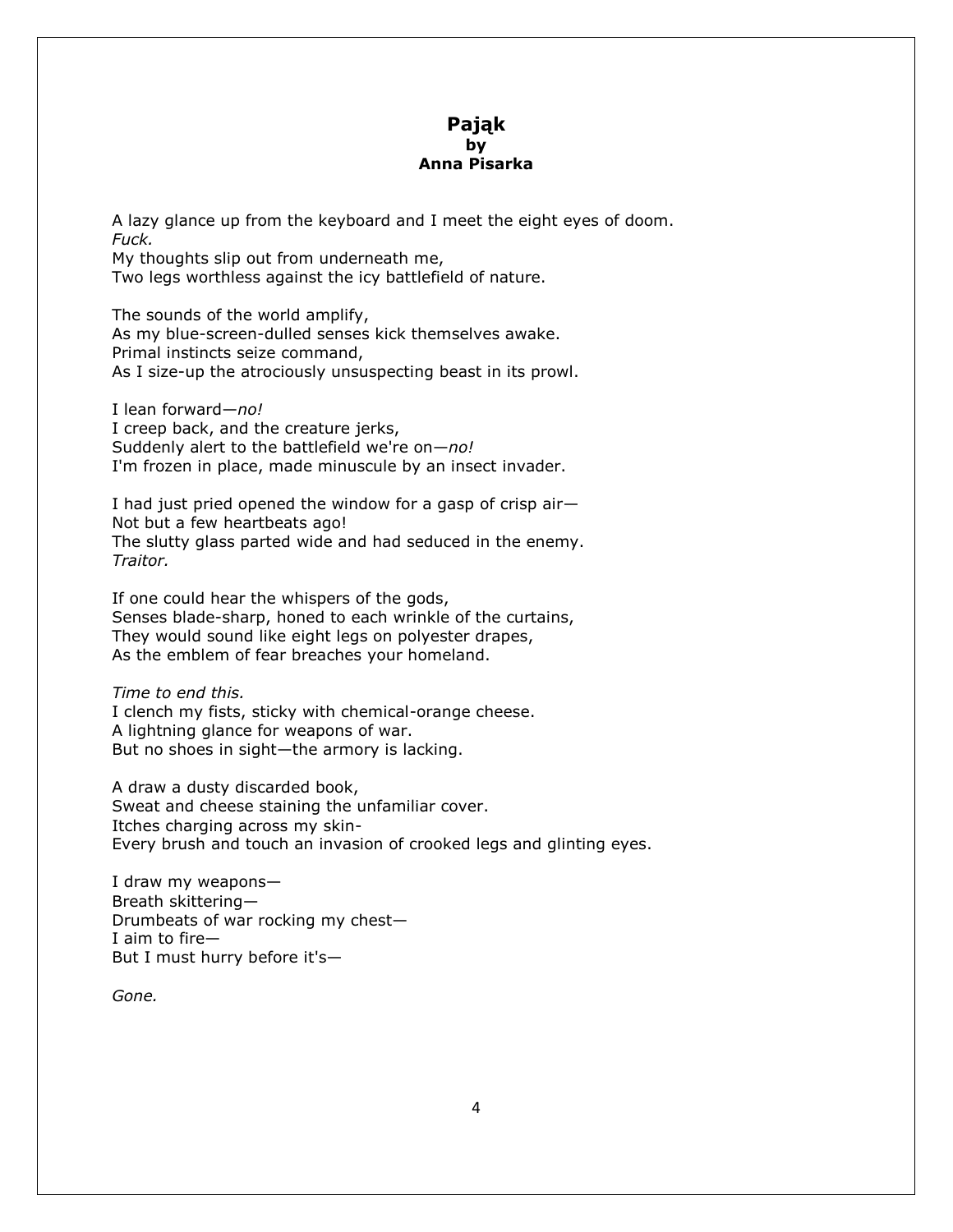#### **The Donation by Sarah Boisvert**

"In the name of the Father, the Son, and the Holy Spirit," Pastor Pete said as he placed his hand on my son's head, the baby reached for his Christian fish necklace as it dangled over him. My husband, Joe, and I smiled at each other. It was our only child's baptism. Joe and I weren't exactly devout but we decided we would start going to church, a sort of tradition for our new son. The baby began to fuss as water rolled over his fuzzy little head, washing over my hand, cleansing me of my sins as well.

We walked down the aisle to clapping hands as we showed off the newest member of the congregation. Everyone smiled, congratulating us as we made our way back to our seat. We squished and pardoned between the churchgoers, there wasn't an empty seat in the house.

A man in a grey suit came to the end of our pew with a silver collections plate as the people sang. When the dish made its way to us, Joe got his wallet out and removed a \$20 dollar bill. He placed the bill in the dish and then took out a \$10 dollar bill that was on top and put it in his wallet, then passed the dish back to the man in the suit.

"Are you nuts?" I whispered through clenched teeth, smiling. The woman next to us watched him then whispered to her spouse, who was now leaning forward to watch also. The man in the suit cleared his throat as he continued on to the pew behind us.

"What?" Joe asked, completely oblivious.

"You can't make change out of the collection plate."

"I wasn't giving a whole \$20 bill," he said.

"You cheap-ass, they just kept your child from going to hell. I think that's worth as least twenty dollars," I said as the singing stopped and my voice echoed up to the ceiling. I smiled politely as the people turned around.

"Well what do you want me to do now, go put the other \$10 bill back in?" He asked.

"No forget it, it's too late," I said shaking my head.

Once they finished passing the collection plate the music began again, we stumbled to our feet when we noticed everyone around us was already standing, looking down at us arguing.

It was time for the sermon.

"Proverbs 19:17. Whoever is kind to the poor lends to the LORD, and he will reward them for what they have done," the pastor began. He then went on to explain how it is our 'Christian duty' to help the poor and serve others. I elbowed Joe in the ribs.

"He's looking right at us," I whispered to Joe out of the side of my mouth. Joe's eyes were closed so he hadn't noticed. He received another elbow to the ribs.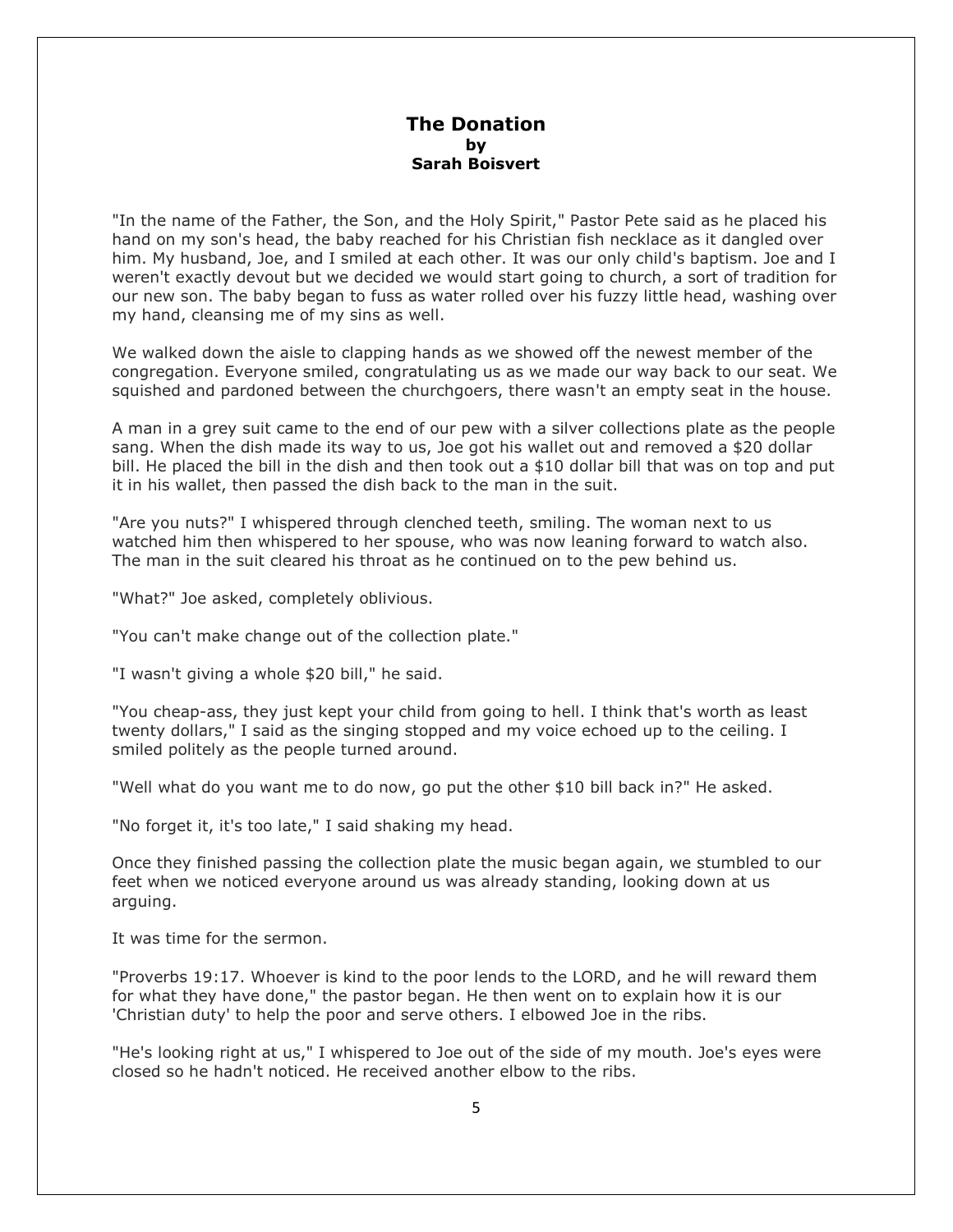"Would you please look interested in what he's saying," I demanded under my breath. He let out a yawn and rubbed his eyes.

The pastor continued.

"It takes a lot of money to run this church. People don't take into account all the things we pay for here. For instance, even just to air condition this building today so we can worship comfortably is incredibly expensive. We have an open door policy, and it's through donations that we can make this a place where we can worship together, without judgment. We have people come in who want to get married, or to have their child baptized, who we may never see again. All those things take money." Joe and I glanced at each other.

\*\*\*

The following Sunday I had to beg Joe to get out of bed.

"Ugh do we have to go today, babe? It was so awkward last week. I don't think they like us," he whined.

"They don't even know us. And yes we have to go. Don't you remember what he said last week about the baptism and people not coming back. That was directed at us. Now get your ass out of bed, we're going to be good Christians."

"Ugh fine."

We snuck in late and sat in the back, trying to go unnoticed as Pastor Pete took to the podium to start the sermon.

"As you all know the fellowship breakfast yesterday was a huge success. We actually had more people than we expected to break bread together in joint fellowship. So we're going to ask for you all to dig a little deeper in your pockets this week." Pastor Pete said.

This week I planned ahead and got \$1 bills and bunched them together so when I put it in the dish there was a little more padding.

"We're all so fortunate here, we can really afford to do better for those less fortunate," he continued as the man in the suit made his way to us with the collection plate.

I slowly dropped the wad of cash in, making sure everyone saw how altruistic I was.

As the collection plate made its way back to the front Pastor Pete did something I hadn't seen before. He counted the money in front of the congregation.

"We can really do better than this," he chastised. "I'm asking one member of each family to come up and give just a little bit more. Think about all those people we are helping."

The homeless man next to us pulled out the contents of his pant's pocket: a button, a quarter, and bus token. He went up to give the quarter. I reached for my purse and got my emergency \$20 bill. Joe cringed.

"Here, go bring this up," I said.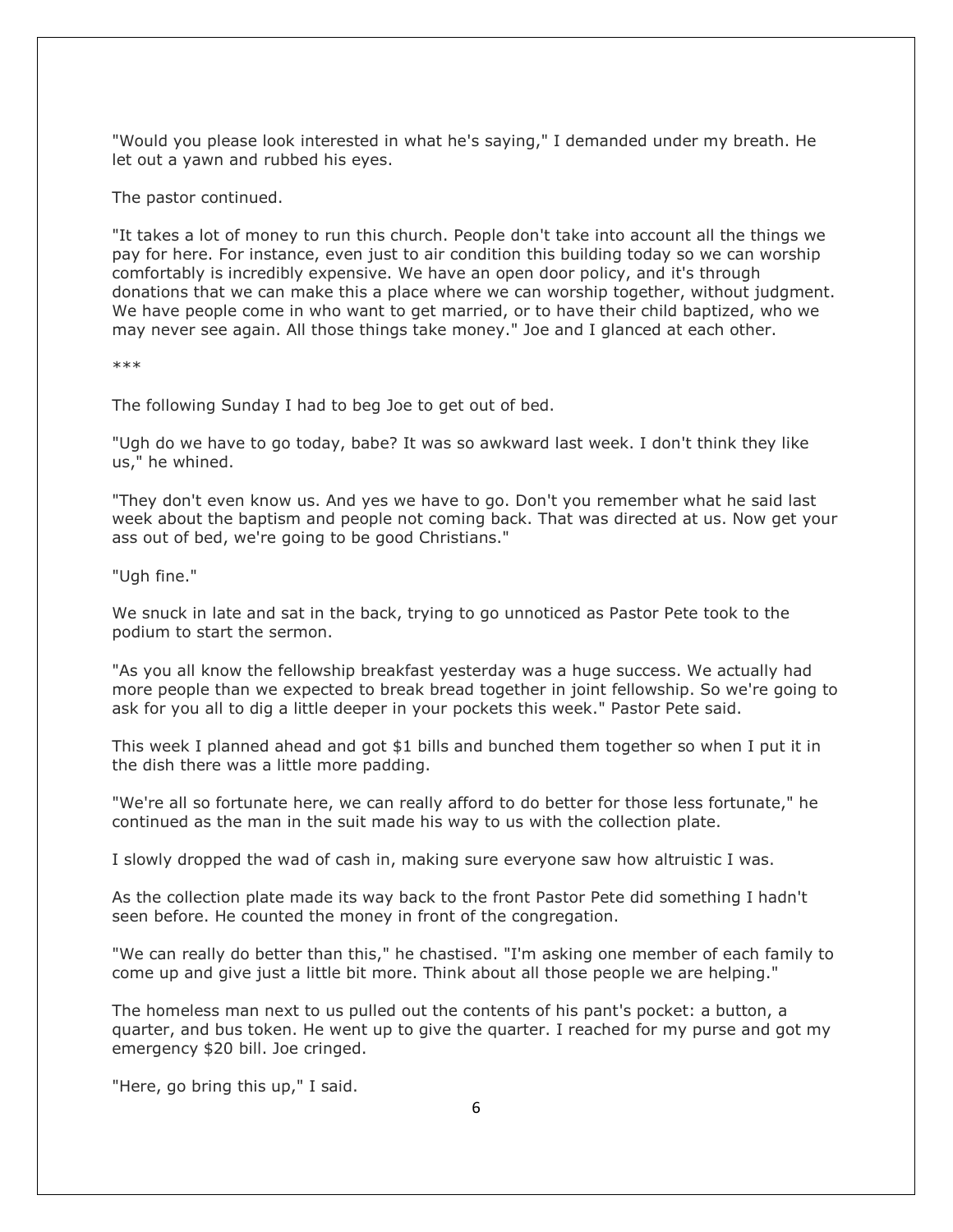"No way, you do it. I'm not going up there."

"I'm holding the baby," I said.

"Well it's actually the baby's fault, so he should be the one going up there."

"Ugh," I said as I handed him the baby. I struggled to step over Joe's legs, knocking people in the head in front of us and nearly falling into the aisle, people turned around to see what the fuss was about.

I dropped the bill in the plate slowly, for emphasis. The pastor nodded in approval.

"Ok very good. I'm very proud of you all and God would be too." He motioned to the two men in the suits to unlock the back doors. I didn't even know they had locked them.

\*\*\*

"Babe, I'm serious I really don't want to go. It was weird and creepy," Joe pleaded with me the following Sunday.

"Yeah last week was a bit much with the locked doors and stuff," I said. "Let'ss go out to breakfast instead."

"Yesss," he exclaimed and threw the baby up into the air, the baby squealing with delight.

That afternoon we were enjoying a lazy Sunday, letting our breakfast digest, when the phone rang. We looked at each other across the room. I felt the sweat begin to bead on my forehead. The baby began crying in his crib.

"Who's calling us on a Sunday?" Joe asked me. I picked up the phone, hesitantly.

"Hello…" I said, my voice cracking.

"Hello, Patricia? This is Nancy, from St. Mark's. We noticed you weren't in church today and I wanted to check in on you. Is everything ok?" I looked at Joe, my eyes widening. He was mouthing to me "who is it?" shrugging his shoulders.

"Oh… uh, yeah… hi… the baby wasn't feeling well so we stayed home."

"Oh I'm very sorry to hear that. I'll be praying for him to feel better and for you all to safely return to church next week."

"Thank you, Nancy."

"You're welcome, see you next week," she said sweetly and hung up, the receiver going dead in my hand.

"Ok this is getting weird," I said to Joe.

"I told you I never wanted to go there. This is all your fault," Joe said pointing at me.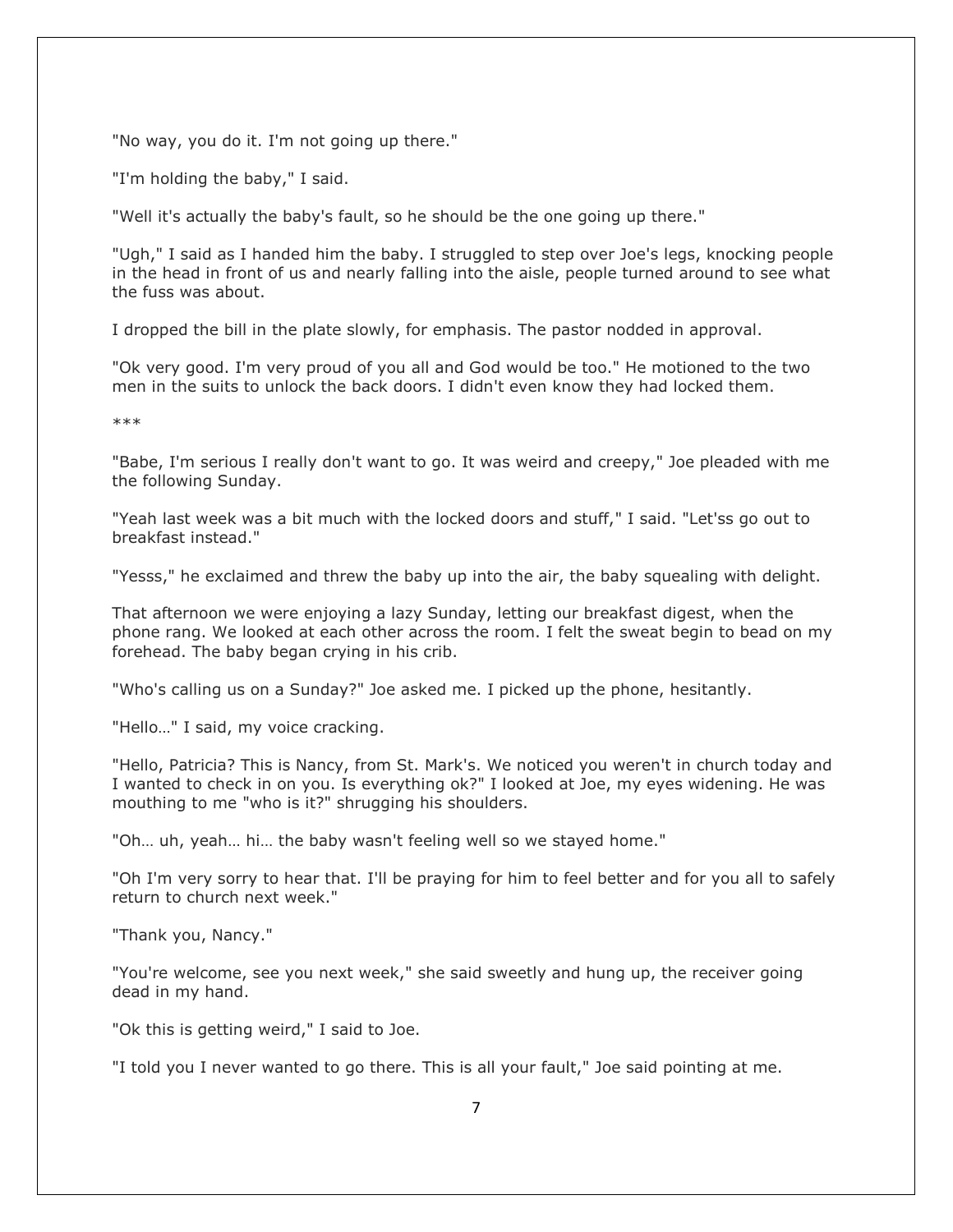"Excuse me! I'm sorry I just thought it would be good for our son to have some religious beliefs, and, oh I don't know, *not* go to hell."

"Well he's been baptized now so he won't go to hell no matter what he does, so we don't need to worry about that anymore. Now can we please just agree to never go back there?"

"Ok," I agreed.

\*\*\*

We received several more phone calls that week before we blocked the number.

The following Sunday we stayed home. Having received no more phone calls, a sense of relief came over us. As the baby napped and Joe lay on the couch I pulled out my computer to do some work. An email from an unknown address glared at me from the inbox, 'What you missed' was written in the subject line. I opened it. It was a breakdown of the sermon that morning. I suddenly had the feeling of eyes on me. I looked over my shoulder. Joe was still asleep on the couch. I looked out the windows. Nothing. I shut the shades. But I couldn't shake the feeling.

A short while later the phone rang. "Don't answer it," I screamed as Joe stirred and reached for the phone.

"Relax babe. We blocked their number, it's not them."

"No it's them. I know it is. They're looking for us. Just please don't."

"Okay, okay. Calm down." We waited for the ringing to stop and then there was a beep, a voicemail. Joe switched it to speaker and let it play.

"Hello Patricia, this is Nancy from St. Mark's. Just checking on you all. We were worried it's been two weeks since we've seen you. See you soon."

"How the hell…" I said looking to Joe. Now he looked scared as well.

\*\*\*

The next morning, nervous and tired after a restless night of anxiety, I walked to the mailbox. Thumbing through the bills and flyers I came across a thicker envelope with no writing on the outside. I opened it. It was a series of small donation envelopes with the dates on the corner for every week of the coming year. There was a note attached that read:

*Since you are unable to come to church I've included donation envelopes so that you can easily mail your donation directly to the church. They've conveniently been labeled for each week so as to not confuse or miss a week.*

*Blessings, The St. Mark congregation.*

As I looked up I saw a black SUV with tinted windows parked at the end of our dead end street. It peeled out as I ran for the house, locking the doors behind me.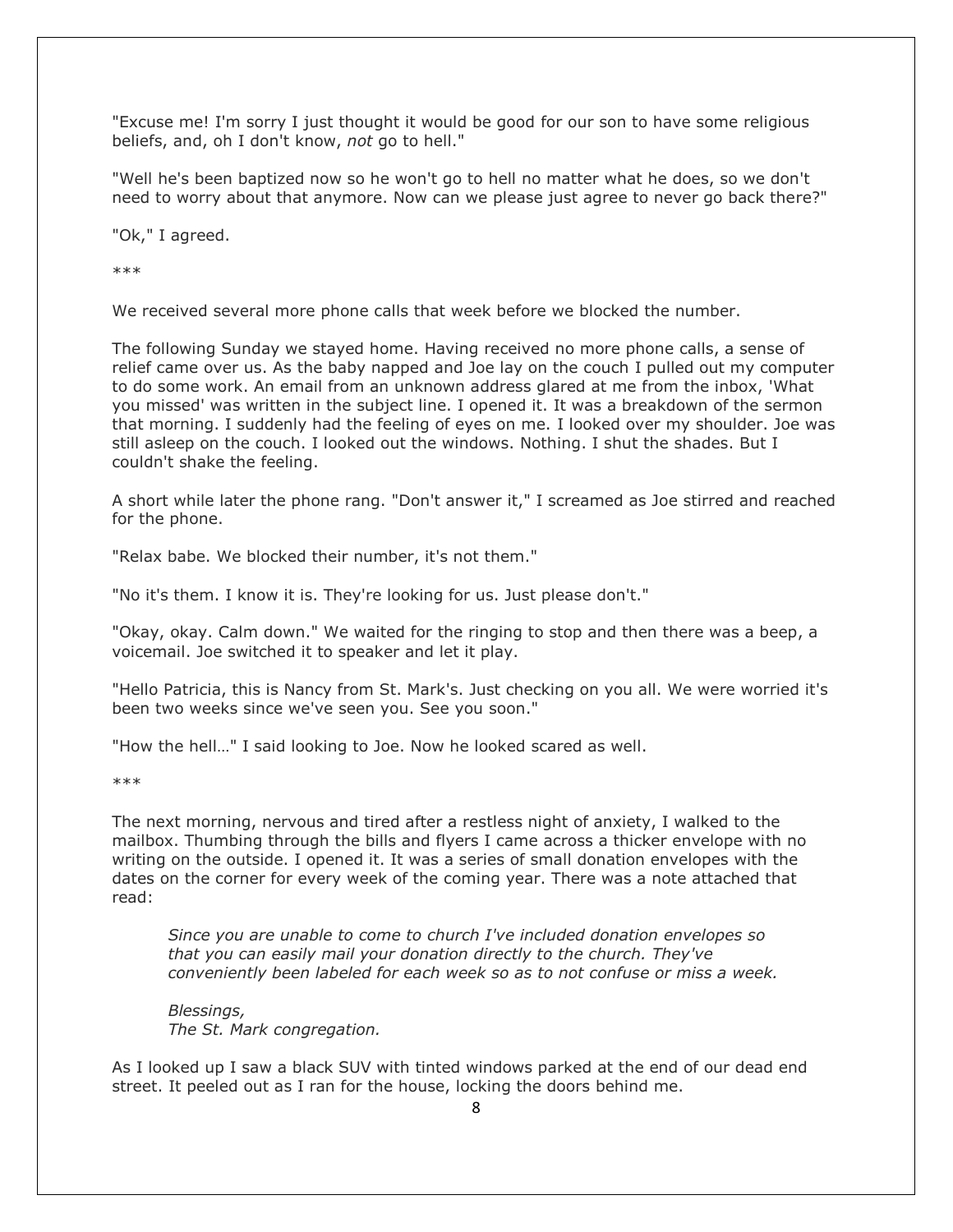That afternoon I received a message on my *private* Facebook account from the St. Mark's page asking if we were ok and that they were worried about us.

"What do we do? Should we call the cops? I asked Joe, crying.

"And say what Patricia, that our church is concerned about us and asking if there's anything they can do for us. Don't be ridiculous." He was right. There was nothing we could do.

Joe started coming with me to the market. I was too afraid to go anywhere by myself. As we unloaded the groceries one evening I saw the black SUV at the end of our dead end street again. My heart beat against my ribs.

"Babe, it's the SUV again," I yelled to him. As he ran back out all he saw were the taillights through a cloud of dust as the truck pulled away.

We drew the shades and began getting food delivery to avoid going out. Taking shifts, one of us would stay up all night and the other would sleep. We disconnected our phones and canceled all our social media accounts. But there were still sightings of the SUV.

We decided it was best for us to stay at a motel.

We peeked out the curtains, the coast was clear, so Joe pulled the car into the garage. That night, wearing all black, we packed the car in the garage and drove to a motel in a neighboring town. We packed peanut butter and jelly sandwiches, and non-perishable items so we wouldn't have to leave the motel.

"We made it," Joe said with a sigh of relief as we pulled into the motel parking lot. He went to check us in and I stayed in the car with the baby keeping watch. Joe made his way back to the car, giving me the thumbs up. He got the baby and went up to the room as I unloaded the groceries. I double-checked for anything suspicious but the parking lot was empty. I got out of the car and opened the trunk to get my bag. Just then a black SUV pulled up behind me, two men jumped out. One held my arms behind my back as the other opened the car door. "You're coming with us," the man said.

"What did I do?" I cried.

"You know what you did," he said, his Christian fish necklace twinkled under the street lamp as he pushed me into the backseat.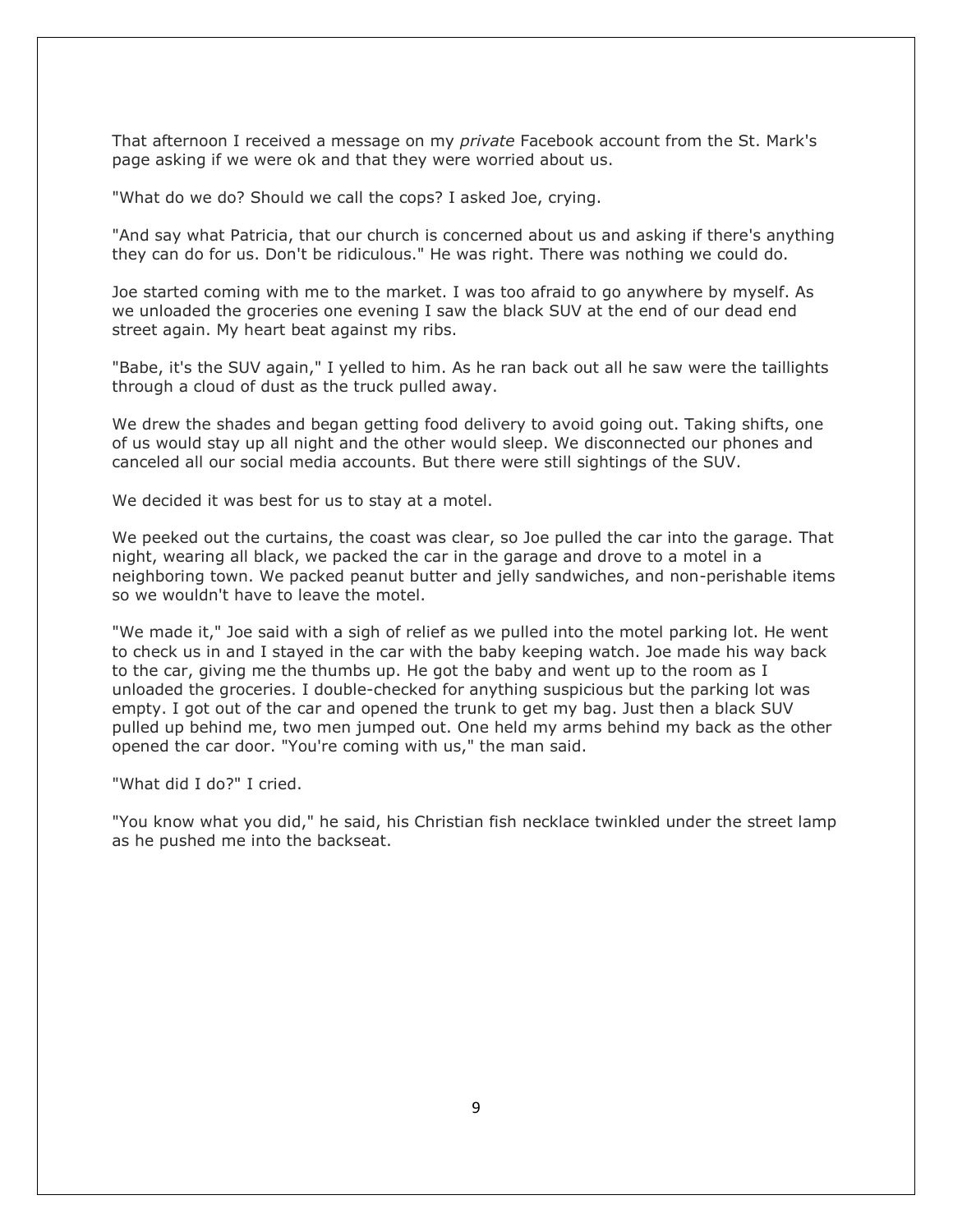#### **Two Poems by Neil Fulwood**

#### **Suitcase Ghazal**

Holiday tomorrow: I've got to pack. A fortnight's break—there's lots to pack.

At least a dozen detective novels Riddled with serpentine plots to pack.

Deodorants, shaving kit, mouthwash, Tissues in case I get the snots to pack.

Paracetamol. Alka Seltzers in the event Of too many vodka shots to pack.

Smart dress, casual dress, jeans, t-shirts, Pyjamas, slippers—what's not to pack?

In short, everything but the kitchen sink And the chamber pot to pack.

\*

An inner voice 200 miles from home: "Hey, Neil, guess what you forgot to pack?"

#### **The Fickle Muse**

The apple fell on Newton's head. "Gravity," Sir Isaac said.

Archimedes in the bath: "Eureka!" as he solved the math.

Poet stares at blank white paper. Fuckin' nuthin'. Maybe later.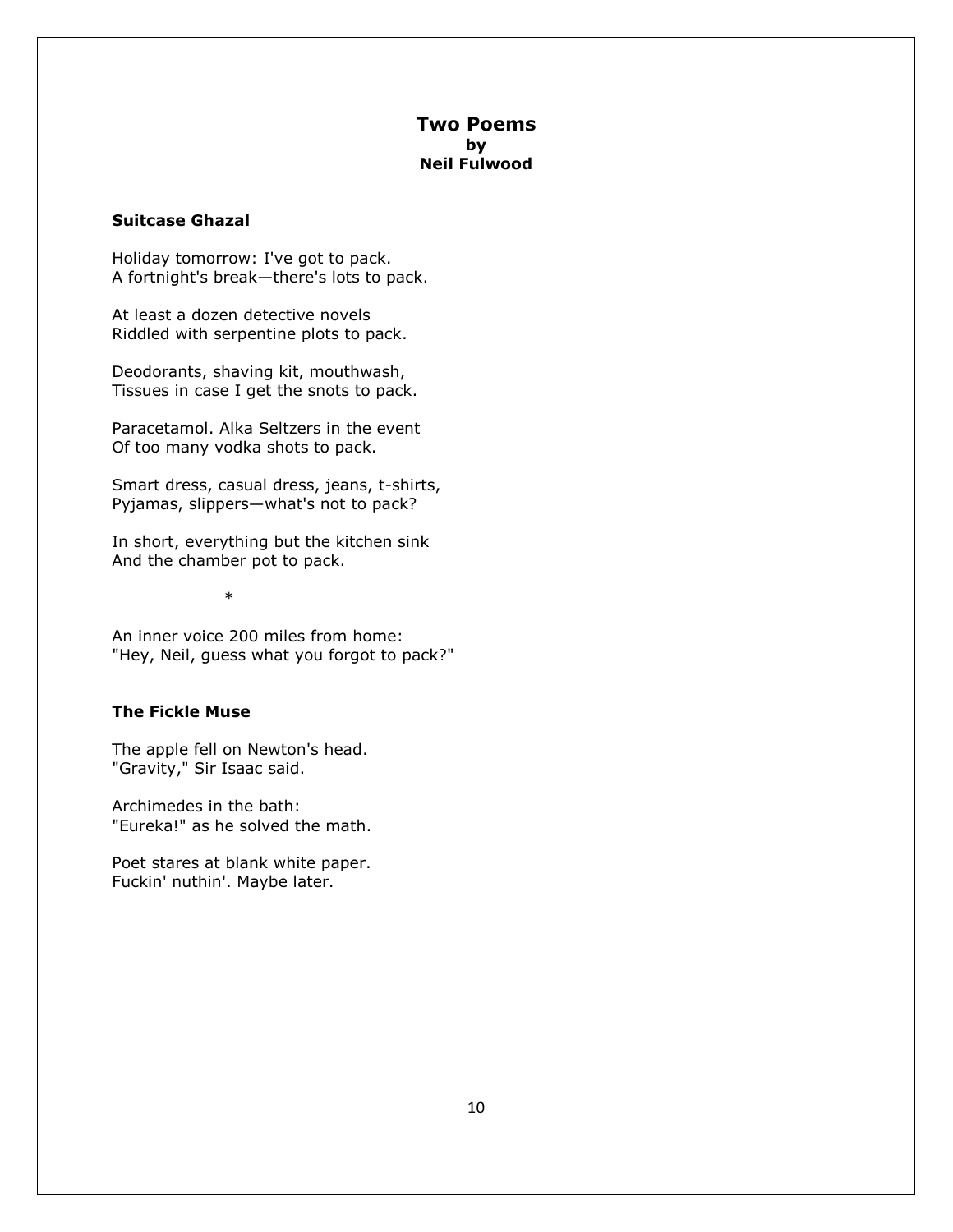#### **What a Babe by Karen Schauber**

He stands up erect as she approaches the table. She is a vision of sea breeze and morning glory; her stride, a diaphanous runway walk. Subduing a rising blush, he slides out the upholstered chair and catches a tumble of soft brown curl as she folds into her seat. *What a babe*!

Conversation is easy, peppered with delightful laughs in all the right places. She twinkles, like faerie dust. He suppresses a boyish guffaw.

She's studied in France, travelled throughout Spain, and works at an NGO. Candlelight washes over her porcelain skin—his scorecard is filled.

They study the menu. She gladly follows his lead. It's Mongolian rice, scorched rabbit with beet chips, and warm pear with mint. Sipping wine, he fingers her wrist, playing lightly with her gold chain. She worms her way, lacing her fingers in his.

It was only a few days ago that they met online. Light chit chat and playful banter. And here, now, something is beginning.

The dishes arrive, steaming. They exchange 'Bon Appetit'.

At first, he attributes the noises to simple enjoyment. She must find the meal tasty, to her liking, he tells himself. Her chewing, chomping, slurping, gurgling, is boorish, and loud. She seems unaware. He watches her hoover the medley into her mouth, wide like a midnight truckstop. Her mandible palpates in slo-mo, lips flapping, teeth gnashing, yeast staining the relationship. Transfixed, he dangles his fork mid-air like a Calder mobile.

For relief, he shifts his gaze to the mural baked into the back wall; a sumptuous but serene garden scene. The soulful deer and her fawn graze quietly among willowy pampas grass, the play of light on the water pool fresh, and alluring.

He turns back to the beauty, as she flicks her long chameleon-like tongue to retrieve a burgundy droplet spilling at the corner of her mouth. She throws the sticky lingual out and wraps it around a tender morsel of rabbit. It disappears faster than the click of a shutter button. The crunch of bone, audible.

He wants proof. He pulls out his iPhone and says, 'CHEESE'. For Instagram, honey. She smiles demurely. A thin shiny tail whips back and forth through clenched teeth, like black licorice.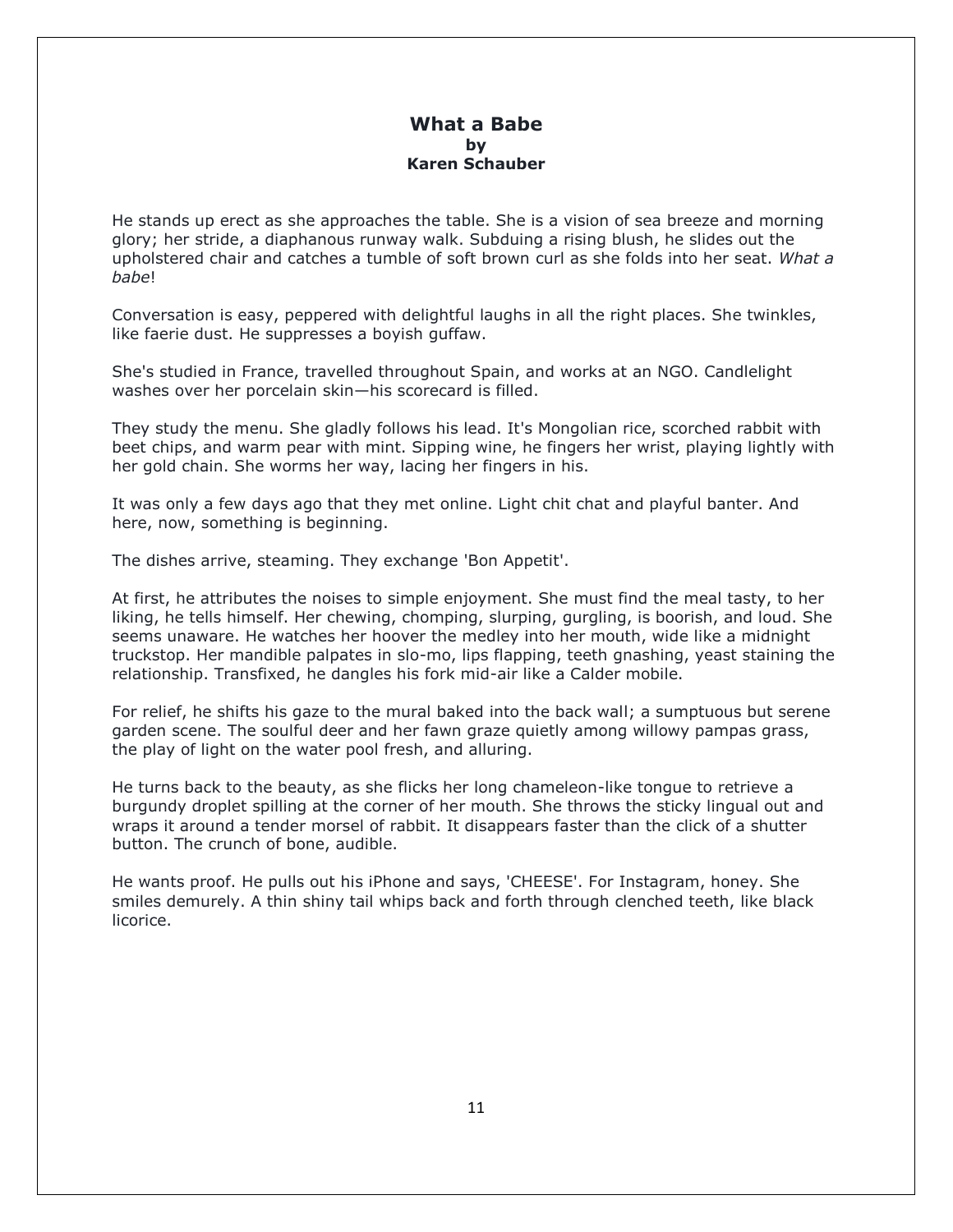### **Substitution by E. Laura Goldberg**

The white square bowls with their curved sides align in the dishwasher neatly overlapping.

If you put your head to one side they look like the Sydney Opera House.

We couldn't afford the tickets, wouldn't afford the tour, so now we slant our heads and look at dirty dishes.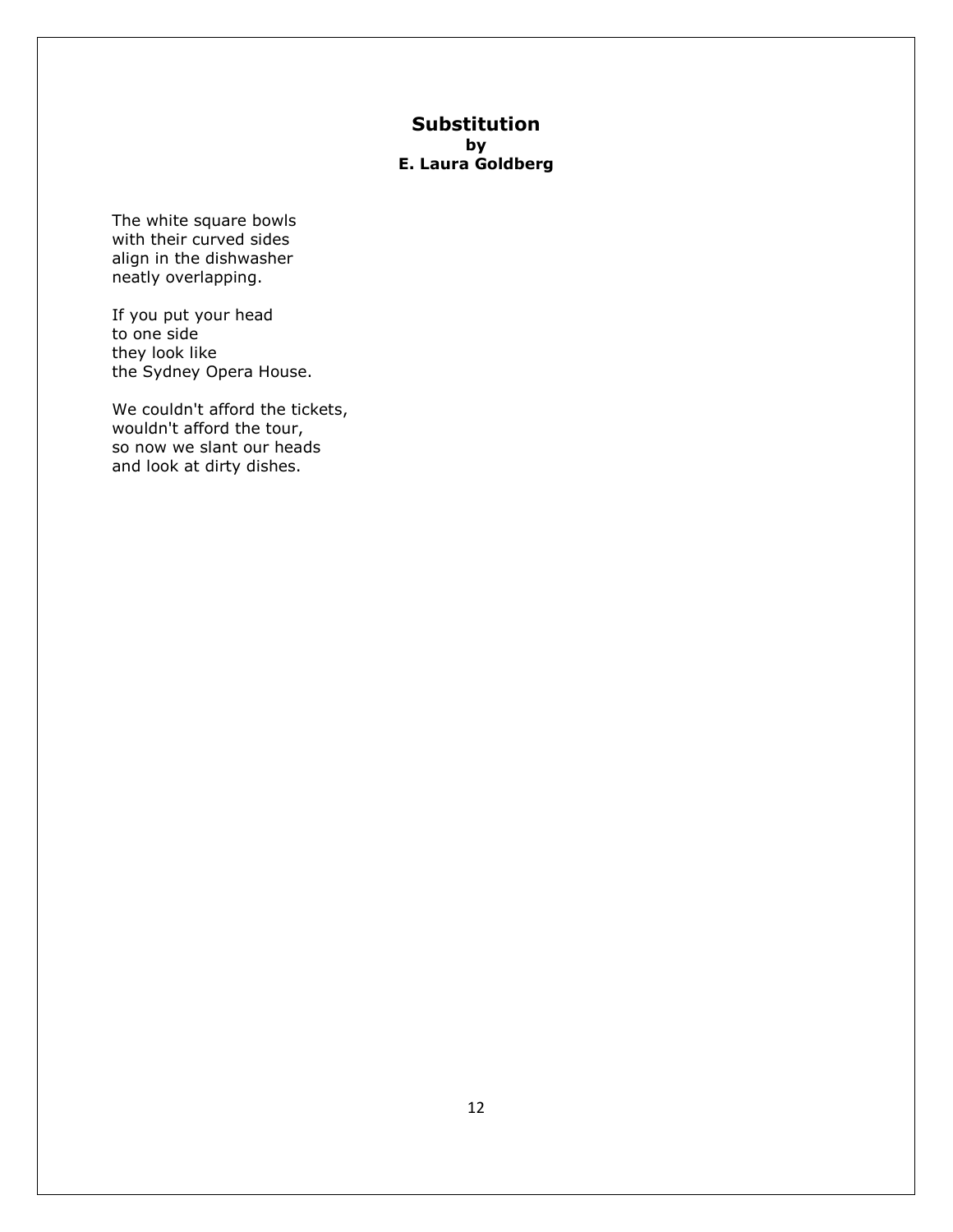#### **Backdoor Pilot By Jeffrey Kulik**

I have always loved the cheerful, expository music that greets me whenever I regain consciousness. It sums up the story of my life in just a few bars, plus it's catchy and easy to remember. I am supposed to pull into my driveway just as the music winds down so I can hop out and pose in the doorway with my family for about ten seconds. Today, however, there was another car in my wife's spot in the driveway. I didn't know how to handle this change.

My wife, Darla, opened the door alone. The music was still playing, so I couldn't hear what she was saying. "What are you doing?" I asked. This is not what we usually did.

"I have a surprise for you!" she trilled as the music ended.

"My bowling ball's back from the shop?"

"Even better than that!"

I thought for a moment. There was nothing that I could draw upon to answer this question. "Aunt Mabel died?"

"No, silly! It's your old navy buddy, Vance!"

"*He* died?"

"No! He's inside!"

Darla opened the door and revealed Vance sitting in my favorite chair. My two boys, Dervis and Gorey, sat huddled around him, hanging on his every word. Our dog, Bobby "Boris" Pickett, Jr. was sitting dutifully at his knee, and our cat, Skids, purred peacefully on his lap. Vance and I locked eyes. "Ricky!" he called out, standing and dropping Skids to the floor with a yowl.

"My god," he said, hugging me a bit too hard. "What's happened to you?" He let me go, poked me in the stomach and made me burp. The audience roared with laughter.

"What's new with you?" I asked him.

In the blink of an eye, his smile disappeared. He looked over at Dervis and Gorey. "Hey, why don't you boys help your mom in the kitchen, huh?"

"Aw, do we have to?" they begged.

I nodded and gestured to the kitchen where several gaffers sat smoking cigarettes, and off they went.

Silent puppets danced on our muted TV screen.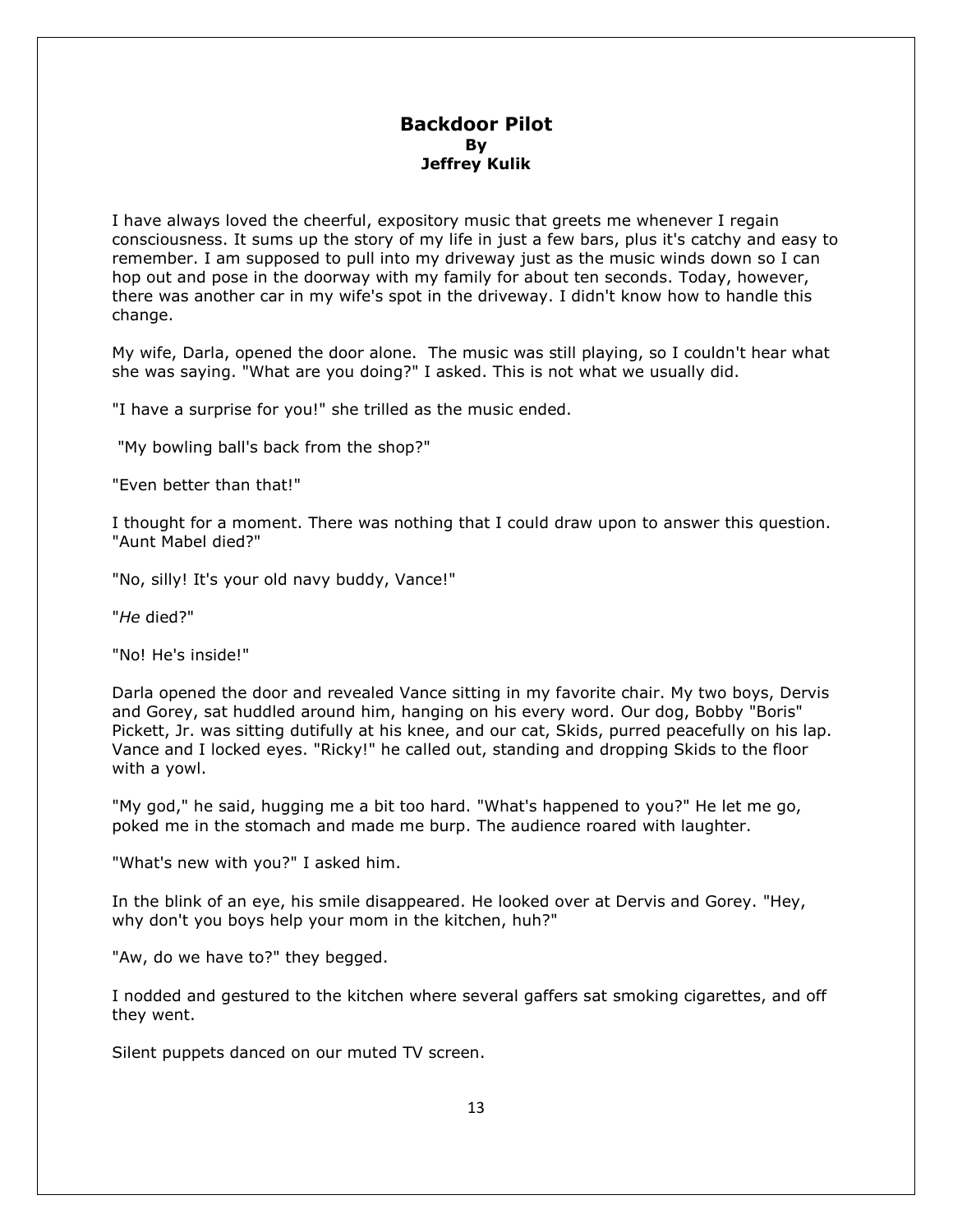Vance grabbed me by the arm and walked me to our bare wall. Standing inches from the plaster, he spoke in a loud whisper. "You get to a point in life sometimes when you realize you just have to make a change."

"I don't understand," I replied, meaning it.

Vance took a step back. "Well, how could you understand? You've got everything a man could ever want. A beautiful house, a big wife, two electrifying children, an entire dog, a cat that smells like pure pine cleanser…" His voice started breaking up. I could see a tear forming in the corner of his eye. "Ricky. I left Roxanne."

He waited a beat for me to say something. There was an awed hush in the room. "But you seemed so happy together."

"Things change, Ricky. Sometimes, things just change."

Darla ducked out of the kitchen and asked, "Are you boys ready for dinner?"

Vance quickly composed himself and spun around. "You betcha!"

I was so confused.

Our table was a cornucopia of waxy food, our conversation rife with pointed one-liners with plenty of pauses for laughs. Sure, we all sat on the same side of the table and none of us actually swallowed our food, but that was all part of our nightly routine. "Did I ever tell you kids we used to call your father Crispy?" Vance asked, playfully.

"Crispy?" my two boys repeated with delight.

"I hope you all saved room for dessert!" Darla announced, walking back into the kitchen to fetch us a big, warm plate of figs that had been chemically coated with varnish so as not to congeal under our intensely hot lights. Just then, the doorbell rang.

Opening the door, I was greeted by an unfamiliar young woman, soaked from rain, makeup smeared and runny. "I'm sorry, I must look a mess!"

"Susie!" Vance said, running over to embrace her. "I'm so glad you made it."

"Ricky? This is Susie Miner. My fiancée."

Applause. I stopped, grinned an uncomfortable grin, and stared at the blank wall for a specific amount of time. In fact, we all stood still for three minutes and forty-five seconds, signifying nothing.

This was the time when the well-spoken men and women who described products did their work. Classic rock riffs blared as shiny, new trucks overtook muddy hills. Voices read off the side-effects of different medications in quick, staccato bursts. Somewhere, there was a boat show going on.

After we burst back to life, Darla pushed through the swinging kitchen doors carrying her tray of spiced treats. "Soup's on!" she trilled, before noticing dripping wet Susie Miner standing there. "Who might this be?"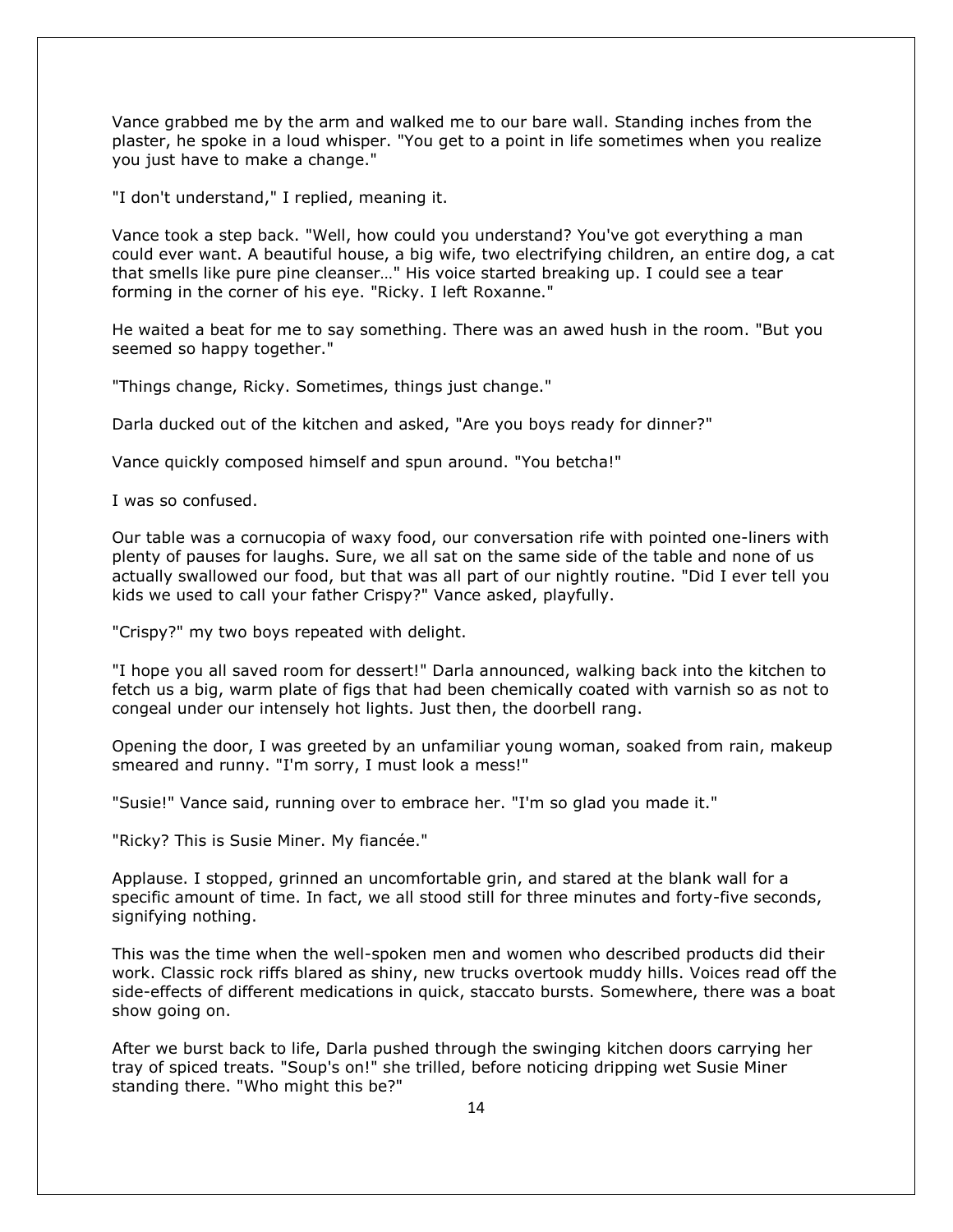"Darla? This is…" Vance began. The audience shifted in their seats.

"Oh, where are my manners?" Darla interrupted, putting the tray down. "Here, dear, let me get that wet coat. Take off those wet shoes and dry them on the new shoe warmer that Ricky rigged up. Please?"

Susie Miner obliged and handed over her coat. Darla pulled the starter cord on the shoe warmer, which she'd never quite mastered. "Just a minute," she said. "I've got this."

"Darla, what I've been trying to tell you is…"

"Hold on," Darla said, pulling the cord with all her might. Finally, with a great blast, the shoe warmer chugged to life, its coils burning hot red. Darla, still on her knees, began removing Susie's shoes with an obscenely long shoehorn.

"Darla, this is my fiancée, Susie."

Darla froze. She stood up slowly. "This? This is your fiancée?"

"Darla, please," I pled.

"Oh, no. Fine! Of course," Darla rambled. "I mean, in this day and age, a man is certainly entitled. Who am I to judge?"

Darla ran back into the kitchen without saying another word.

"Is she OK?" Susie asked, unfazed.

"She just needs a little time to process all this," I assured them. "Why don't you go on up to the washroom and get cleaned up?"

My two boys held the figs up to their mouths, then quietly pocketed them, showing great digital dexterity. They made me so proud. Did I mention our house had no toilet?

Vance and I walked out onto the front porch. For some reason that night, the outdoors seemed flat, almost painted on.

"Vance, how old is that girl?"

"Sure, she's a couple of years younger than me, but I love her, Ricky. She makes me feel alive! Here, look at this ink," he said, rolling up his sleeve to show me a *Garfield Hates Mondays* tattoo on his right forearm. "Would the old Vance have done *this*?"

I examined his arm. "Well, the old Vance probably would have spelled Garfield right. And Mondays."

He snatched back his arm and rolled up his sleeve while the audience roared with delight. The joke had been a nice release for them after the particularly heavy scene that preceded this. "You don't understand. This isn't about her. It's about me. I'm trying to get back all that life I missed living!"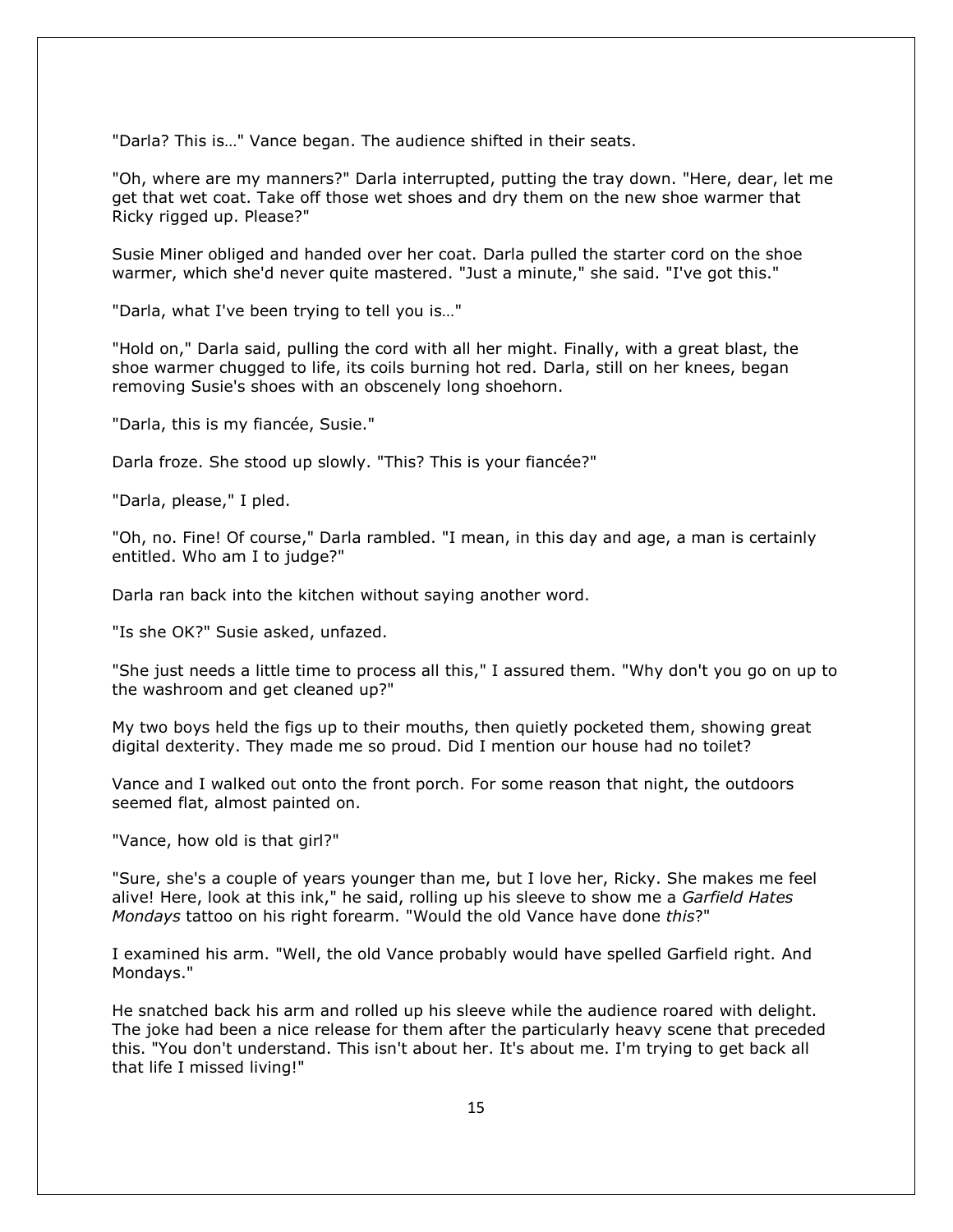I walked to the corner of the porch. Vance put his arm around me, and we stared out into the night. "You're right, Vance. I don't understand."

"Ricky, I've got a new job at a radio station in San Diego. I'm starting over. And one day, maybe you will understand."

After the kids had cleaned up the mess from the old fig switcheroo, I set up Vance on the couch, and tucked him in with a gentle kiss to the forehead. I knew Darla wouldn't want them sleeping in the same bed under our roof. I turned off the lights and cranked up the gas just enough to get a little buzz, then made my way upstairs. I sneaked past the guestroom where Susie was talking in her sleep about killing Vance for his money and retired to my own bedroom just as Darla was fitting her wig for her weekly Natalie Wood routine. I was all keyed up to see some of those patented gyrations when Darla tossed off the wig and pressed her face against our bedroom mirror. Clearly, there was something on her mind.

"What's wrong?"

"Can you believe Vance?" she asked, turning to the blank wall of our bedroom. "Cavorting around with a girl half his age."

I patted her on the shoulder. "Now, now. It's their lives."

"Well, I don't like it one bit. Roxanne and I went to high school together. We're the same age. And now she's been put out to pasture like some old, damp horse. How am I supposed to feel about that?"

I pulled her in close. Gentle music began to swell as it often did in such tender moments. "Don't worry, Darla. Nothing like that is ever going to happen to us. Why, I remember when my mom turned forty, she mysteriously disappeared, and my dad married Loretta. Could that Loretta cook! And sew? Forget it. She was hemming slacks for the whole neighborhood. I remember once I asked my dad what happened to mom. Well, he just gave me a wink and said she ran off with the circus. Sometimes, these things just happen."

Darla sat on the bed next to me, saying nothing. I grew tried and shut down.

The next morning, things were even more different. For starters, the cheerful music that usually accompanied the opening of my days was gone, replaced with some very modern jazz. The names that appeared around the bottom of my field of vision were all different. I didn't see the words McLean or Stevenson written anywhere. This new music continued as I boarded a plane, landed at a strange airport, got in a taxi and wandered up to a tall apartment building by the ocean. It kept playing as I took an elevator up eighteen floors to apartment 18-G. I walked in and sat down, and the music stopped. I waited in the dark while the voices jabbered on about the hardwood barrels in which an expensive whiskey was aged.

The jazz started up again, but more incidentally this time. Two familiar people walked in, ignoring me. They walked up to their floor-to-ceiling picture windows and looked out on an unfamiliar skyline. All their furniture was facing a blank wall of their own. Magazines with ads on their back covers for generic-looking wintergreen gum blanketed their walnut magazine-stand.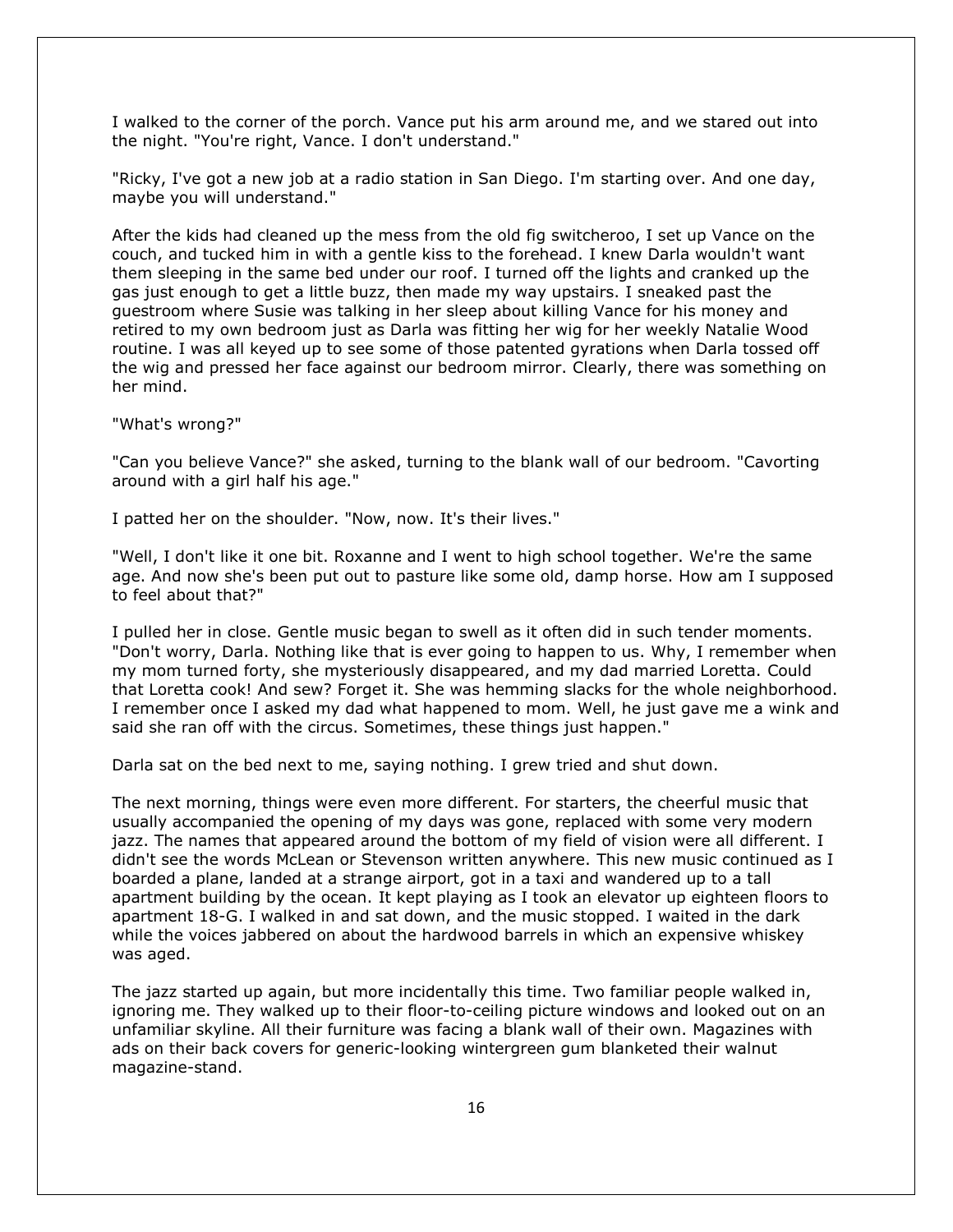"Well, here we are," Susie sighed.

Vance drew her in. "Just think. This is a fresh start for both of us."

"And your mother?"

"You'll hardly even notice her. And I think she's starting to warm up to you."

"She put my car keys in the toilet today. Then she flushed."

"Oh, that's just her way of letting you know she likes you."

"I don't know, Vance. I just don't know."

He grabbed her around the waist. "Baby, this is just the beginning. I think everything's going to be all right from now on."

Someone knocked on the door. Susie opened it and was greeted by a well-dressed man holding a plastic daisy. Applause.

"I'm Jeeves. From across the hall?"

"I'm Susie. Nice to meet you. This is my fiancée, Vance," she said, pointing through me.

Vance rather uncharacteristically folded his arms and began tapping his foot. "Sorry, we're not interested in any magazine subscriptions!"

"Vance! Be nice!"

Jeeves waved amiably through me at Vance. "I just know we'll be the best of friends," he said, before turning around, clicking his heels, and skipping away.

Susie closed the door. "That wasn't very nice."

"What's going on out there?" Vance's mother bellowed from her bedroom down the hall.

"Nothing, ma! Just a door-to-door salesman."

"I don't like being bothered during my foot bath!" she howled back.

Susie's eyes bugged out. "My new dishwasher! Ruined!" She began to run off, but instead froze in place, her legs in the air, her arms flailed crazily. Vance froze as well, a stupid grin plastered across his face. I felt myself disappearing.

They rested there in front of me, unbreathing, unblinking. A small, plucky dog that I hadn't noticed before also hung frozen in the air, suspended mid-jump, tongue hanging out, his paws touching nothing.

The life I knew was gone. The focus had changed and left me behind. The people I felt most comfortable with were offscreen. I feel retooled, reworked, retitled. I didn't know what to make of all this except to think that these two crazy kids might just make it after all.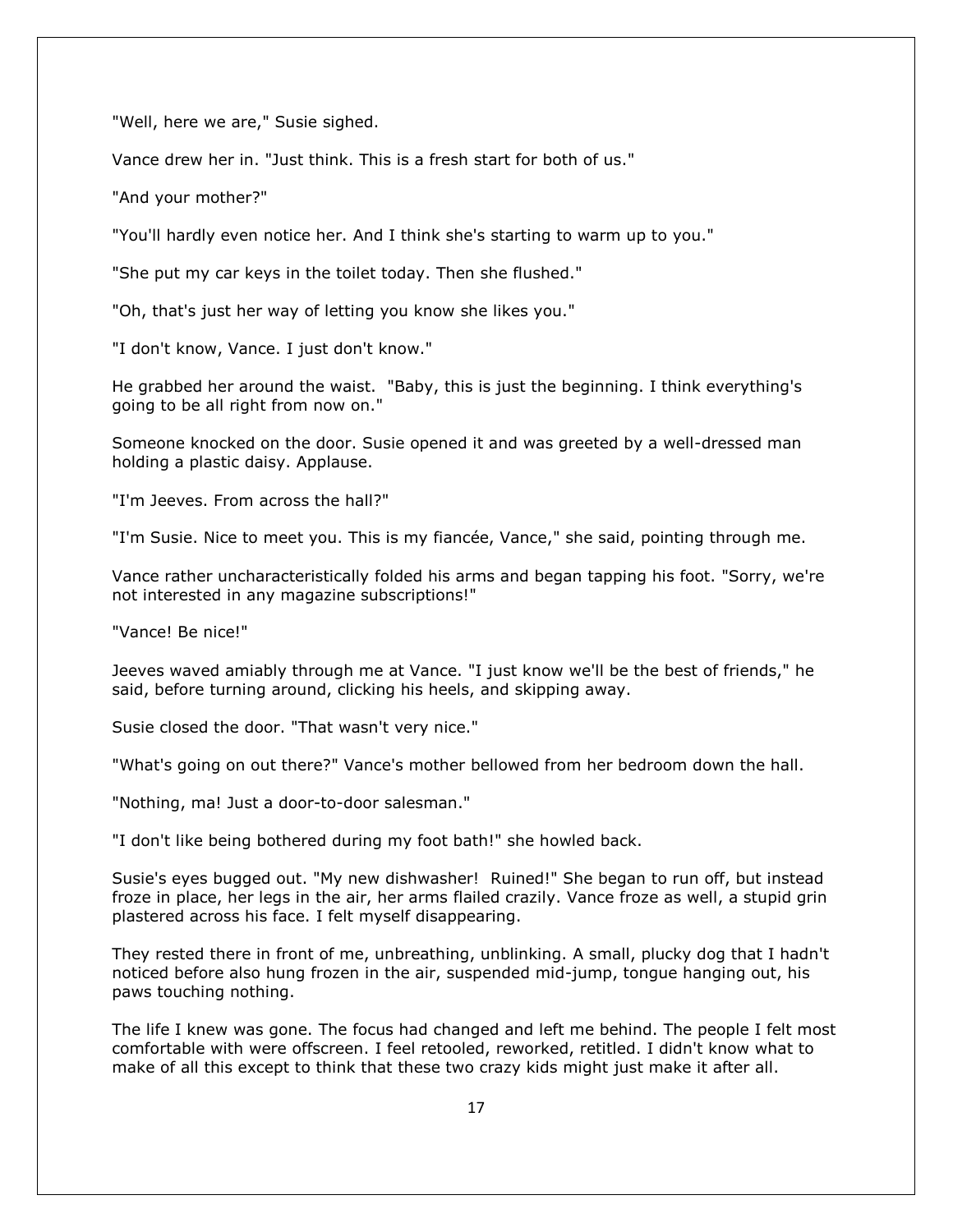That jazz played again. The audience roared with applause. I had been taped in front of a live, studio audience.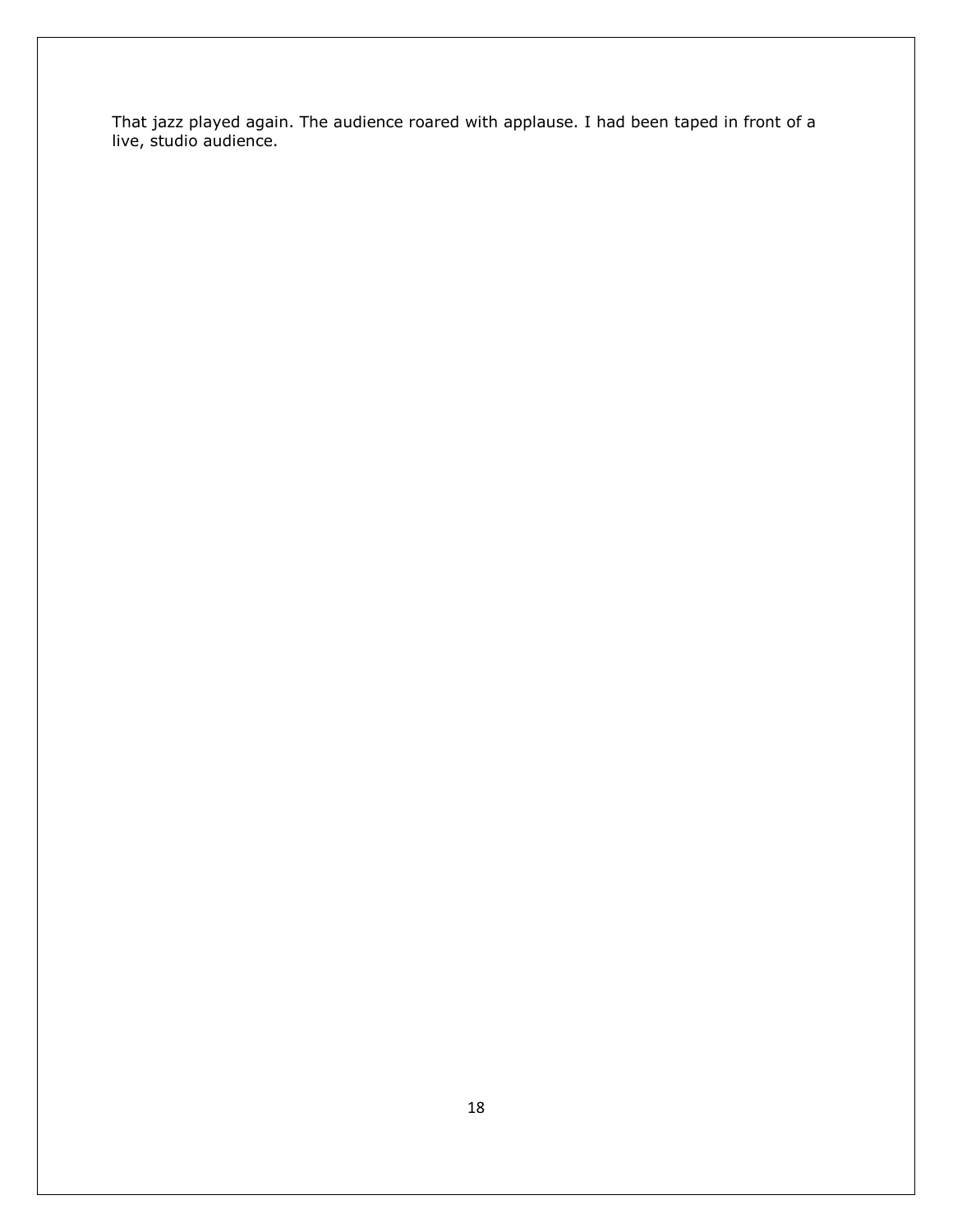#### **The Sample Man by Riley Wood**

Sample man Sample man Handing out crackers all day That's an ample plan People ran When his shift began How you could you not be a fan Of the sample man A lucky day for me At the sample stand A cup of three in the sample pan When I tasted the sour cream It was better than Any treat from the ice cream van But that was it He was about to get trampled and I left wanting another free taste Of that great cracker, man I came back late Dressed as someone different From a different land But he saw through my fake mustache damn. He grabbed me by the collar. "Don't let me see your fucking face again" Said the sample man The sample man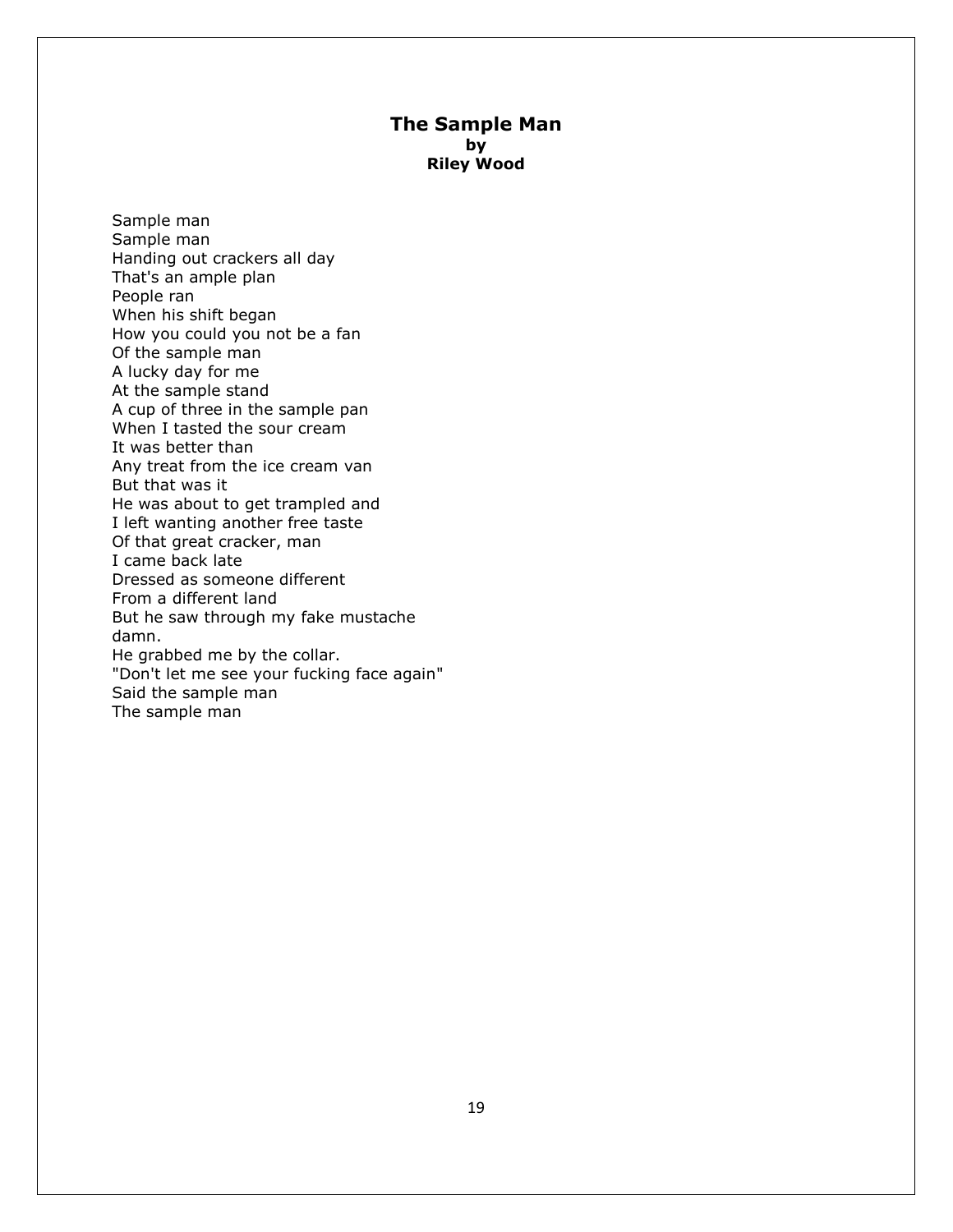#### **On the Needles by Stephanie Gibbon**

Rarely do life's turning points announce themselves ahead of time. They are typically best seen in the rearview mirror, long after one has made a choice later understood as pivotal. But even as Michon was leaning towards her with one eyebrow raised and THE question on her lips, Lucinda Kerr knew herself to be at a crossroads.

"Do you knit?" asked Michon. Then she raised an eyebrow and opened her tote just a little to reveal two glistening needles and a ball of purple wool.

Lucinda's first impulse was to shake her head, close her locker door, and walk away. But Michon was pretty and popular and this was the first occasion she'd ever spoken to Lucinda who at the time was a plump, brace-wearing, sometimes stuttering 13-year-old battling two-week periods, lopsided breasts, and especially virulent acne. Lucinda wondered why Michon was making this approach. Possibly it was due to the fact that just the day before they'd been standing in the same group waiting for Mr. Hart to unlock the classroom door. The topic of conversation had been a girl even lower down the social scale than Lucinda and Lucinda, fuelled by two cans of Jolt Cola, had made a wisecrack that had drawn the appreciative laughter of every girl who heard it. Michon in particular seemed to enjoy the joke so perhaps this was why she was here now, whispering conspiratorially and suggesting that they be very naughty indeed.

"Well?" Michon sounded a little irritated so Lucinda quickly answered.

"Yeah," she lied. "Here and there, you know." Trying to sound casual. Failing. Her voice wavered and she covered it up with a cough.

Michon's eyes narrowed. "Really? You don't have to lie you know."

"I'm not lying!" Lucinda's mottled skin reddened.

"Uh huh. Well, whatever. Come on. We've still got 20 minutes until gym."

Moments later, they were crossing the school grounds towards a stand of pine nestled near the chain link fence that divided the property from the neighbourhood beyond. Michon strode forward at such a pace that Lucinda, used to travelling only reluctantly, had to occasionally jog to keep up. They reached the trees and there Michon pointed out a large shrub behind which they could conceal themselves. She looked over her shoulder once. No teacher was to be seen and all was quiet. Quiet enough for Lucinda to hear her own blood pulsing through her ears.

Michon zipped open her bag and pulled out the needles and wool.

"Ok, little Miss Experienced. Show me how to cast on if you're such a pro."

Fuck.

There was no other way out of it. Lucinda fessed up. Michon cackled.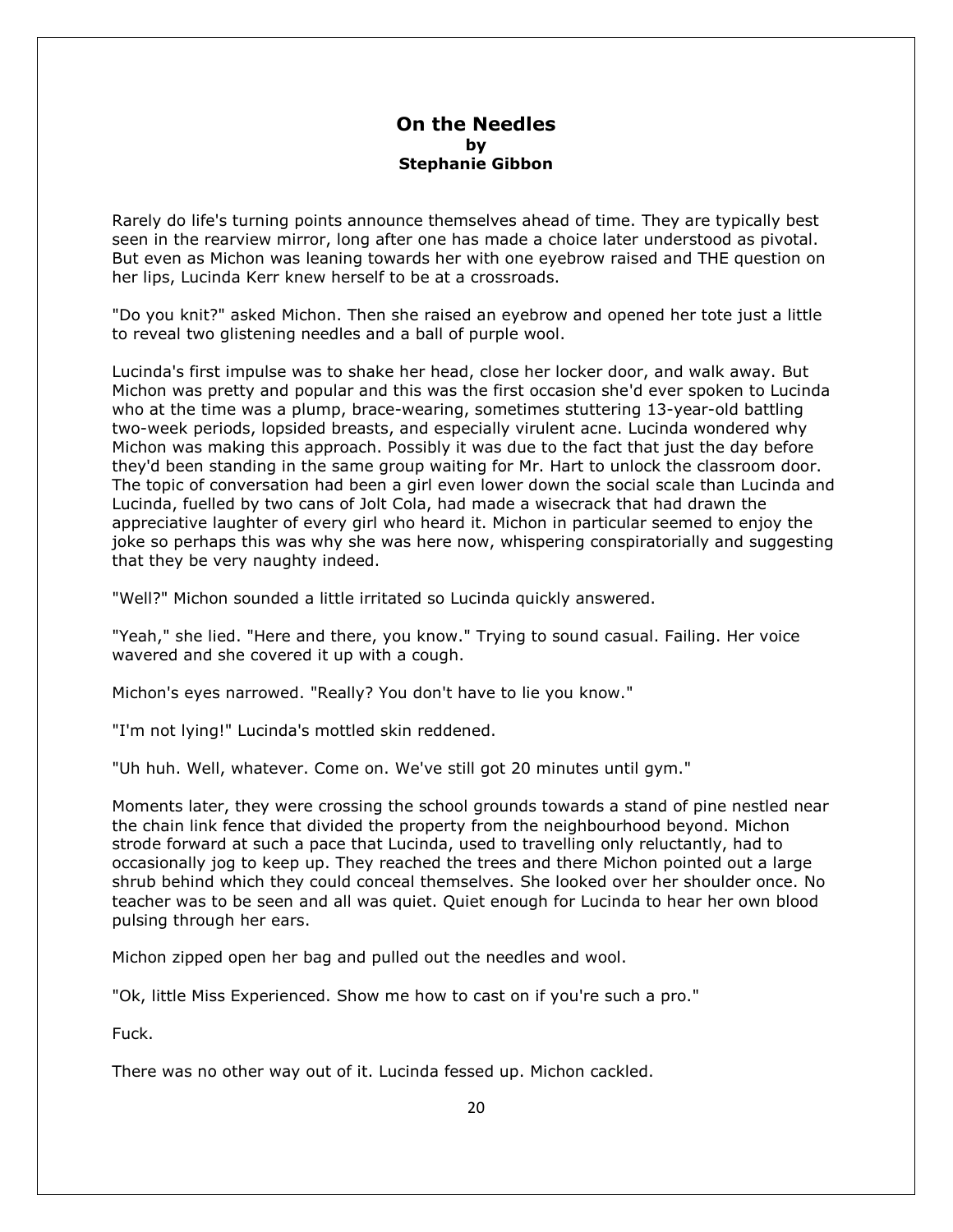"Hah I knew it! So I'm initiating a virgin… sweet. Just don't go and freak out on me, ok? Just a few stitches for you. This stuff is pretty strong." Michon's fingers worked rapidly to generate the first row of an illicit scarf. "Pure New Zealand Merino. Top shelf."

Lucinda knew she should be impressed. "Wow," she said. "How did you get your hands on that?"

Michon laughed and shook her head. Lucinda noticed that her eyes were looking distinctly glassy. A beatific smile spread across her new friend's face and she staggered backwards slightly as one row became two. "Now, never you mind. That kind of thing is shtrictly, I mean strictly, confidential. I will say this though: sure as fuck…"

Michon's eyes rolled back in her head. "Oh my fucking Jesus."

"Are you ok?" asked Lucinda.

Michon laughed again. "Never better. He did warn me."

"Who warned you?"

"My big brother, that's who. Who I currently love more than anyone in the universe. Except maybe you Lucy-Goosey. Can I call you that?"

"Um, sure. Do you think I could try now?"

"Yeah. Oh fuck. I just let the cat of the bag, didn't I?"

"I won't say a word."

Lucinda moved so that she was standing beside Michon and watched as Michon demonstrated the basic stitch. "Needle in like that, wrap the wool around, you see. Like that."

Michon handed the needles over. "Go fucking bananas."

Lucinda knitted her first stitch. And that was all it took. 13 years of accumulated angst magically melted away. Her mind opened and every little ache and pain, psychic or otherwise, simply ceased to be. She was 10 feet tall. Michon liked her! She liked herself. She had the thought that if she reached out her hand just now, she'd touch the face of God like in that poem. She was a natural. While Michon watched with an amused smirk on her face, Lucinda knitted an entire row. The tension in her wool was uneven but that didn't matter. The rush she felt was the most intense hit of pleasure she'd ever experienced.

"Give that back now. If you O.D., I'd be in such shit."

But Lucinda didn't want to stop. She twisted away and grinned mischievously over her shoulder. "No."

Michon gasped. "Look at you! A full fledged addict already. I wasn't kidding though. Give that back."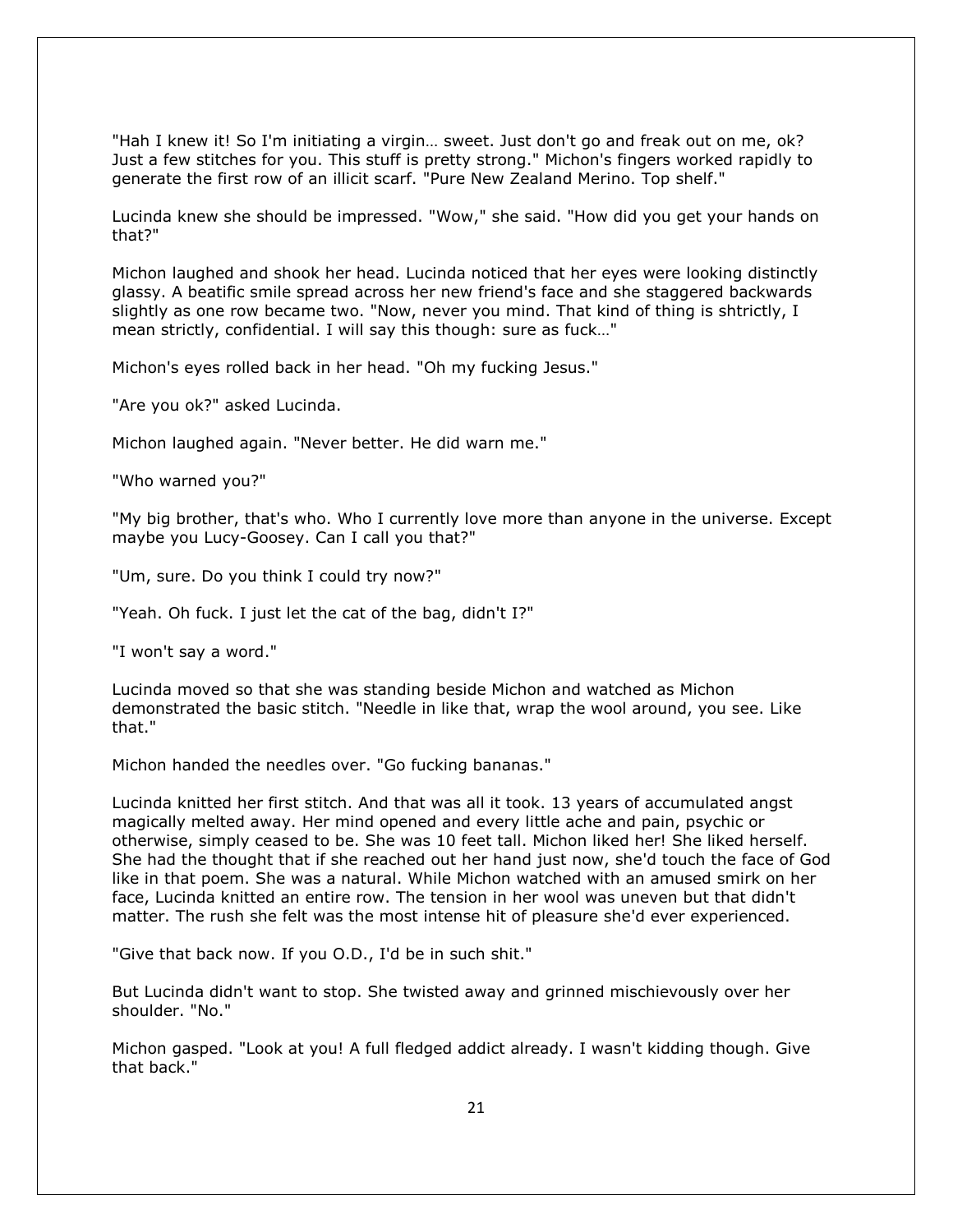Lucinda reluctantly parted with the needles. Michon knitted herself a few more stiches and then returned everything to her bag. She looked over at Lucinda and, with an ironic little grin, asked her if she was ready for gym.

Lucinda laughed so loud it echoed it off the trees. Simultaneously she spread her arms wide. "I'm ready to fly."

"Hmm. On second thought, it'd probably be wiser just to skip class. I don't think it's likely that you could maintain."

Like a shadow passing over the moon, Lucinda's expression changed from euphoria to wrinkle-browed consternation. She pointed at the top of Michon's head. "Has that leprechaun always been there?"

"Oh great. You're completely tweaked."

Lucinda giggled. "I know." Then she clapped her hands as inspiration struck. "Let's go to church!"

Michon sneered. "Why?"

"I dunno. I just feel really close to Jesus right now. Do you think He ever knitted?"

"I'd say that's a pretty safe bet."

"I'd love to be the Son of God," said Lucinda dreamily. Then she projectile vomited.

It was the best fucking day of her life.

\*\*\*

At first, it was a weekend thing. On the outside there was little to indicate that Lucinda had changed. Her parents in particular remained oblivious to any problems with their daughter beyond the usual teenage stuff. Her marks remained high and those who knew her remained optimistic that once Lucinda emerged from this awkward stage she'd go on to great things. University was a given. Maybe teaching, maybe an academic career. She was so bright and well-spoken and especially adept at mathematics, pure and applied.

But within Lucinda, there'd been a seismic shift. Yes, she was able to go through the motions and perform according to expectation but was increasingly resentful that she should have to do so. Why, she asked herself, couldn't people—particularly her parents—just accept her for who she was?

"It's like I have to be a performing seal," she told Michon during a sleepover where together they worked on infinity scarves into the wee hours of the night. "I beep the horn with my nose and then they fucking applaud. God, I hate it."

"What do you think they'd do if they knew you were knitting?" asked Michon.

Lucinda snorted contemptuously. "Probably have heart attacks. Their little girl, former star of the Allenbrook Public School Mathletics Team, sneaking stitches behind the portables? They'd probably kill me and then kill themselves to avoid the shame." Lucinda laid a hand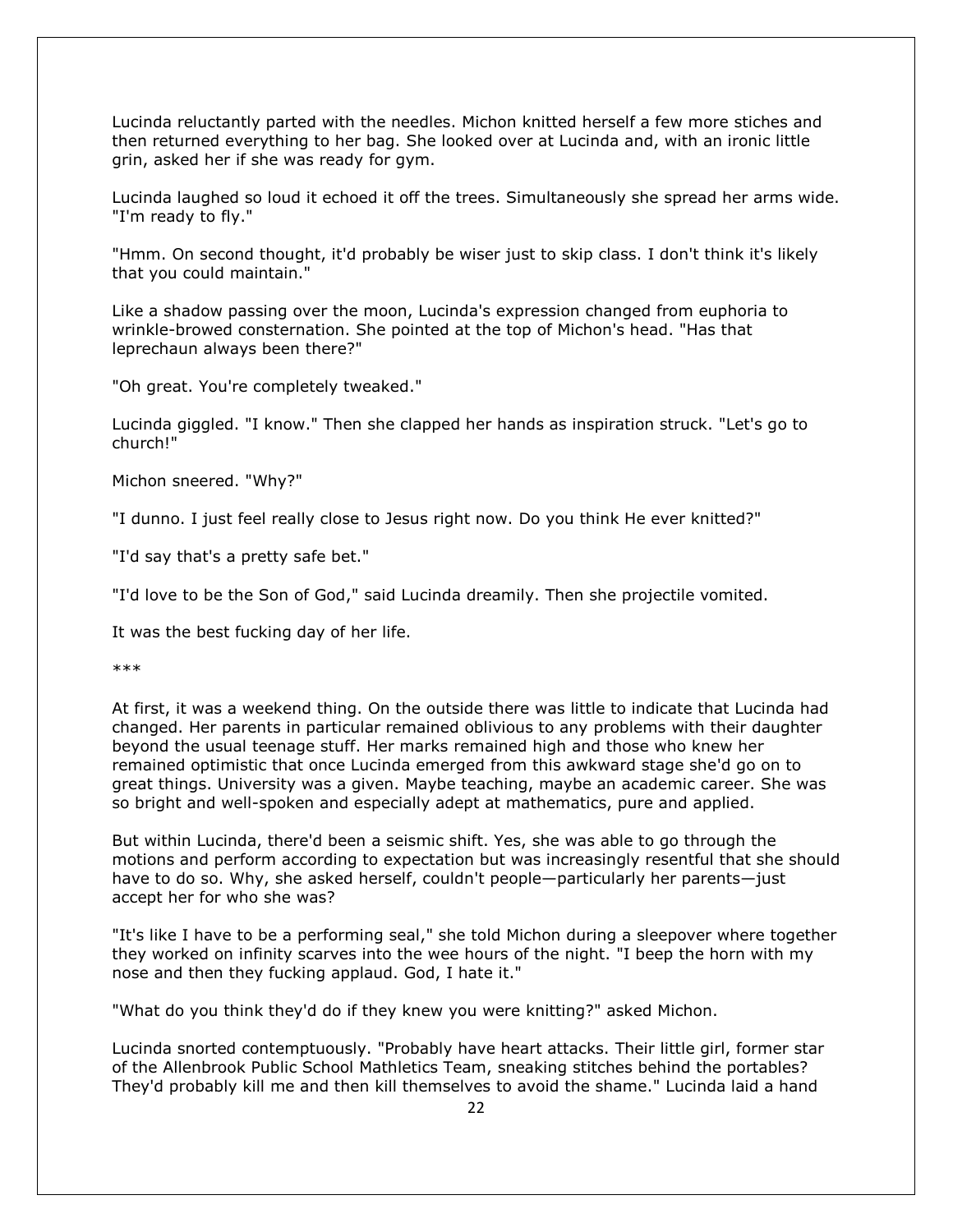palm-down and fingers-spread across her upper chest and said, "Whatever will the neighbours think?"

Michon smiled and shook her head. "My parents are just the same."

"Soul-dead suburban clones."

"White picket fences and wood-panelled station wagons."

"It's SUVs now. Next year coal-burning tanks all the same colour," said Lucinda.

"Must keep up with the Joneses."

"I'll never be like that," said Lucinda.

The two knitted in silence for a while. They got so high that time lost its coherence. Minutes became hours. They both retreated into their technicolour inner worlds and so neither of them registered the heavy footsteps on the stairs until it was far too late. Michon's father, a dyspeptic and frequently sleepless CEO, had been alerted by the tell-tale clacking of needles wafting up through the duct work. He flicked on the overhead light. The incandescent glow that flooded the downstairs rec room where the girls had set up with their sleeping bags overwhelmed them both. Lucinda let out a scream.

"What the fuck? What they hell are you two doing?"

"Nothing," blurted Michon.

Michon's mother appeared in the doorway behind her husband. She took one look and fainted dead away. Her worst fear had materialized.

Her daughter was a stitcho.

\*\*\*

Therapy had been her mother's idea. Nip it in the bud, she had said. Stop it now before she's standing on a street corner, selling her body for one lousy ball of coarse-fibre common wool. So both of Lucinda's parents had perused the Web, made discreet inquires among relatives and had at last found Dr. Murray Chu, an exceedingly expensive uptown psychiatrist and psychotherapist who specialized in the treatment of textile and fibre art related obsessive-compulsive disorders.

Lucinda sulked the entire way there. This was such bullshit. So she liked to knit – so fucking what? Plenty of other people did. Rock stars, accountants, athletes, half the kids in school, writers, poets.

*Stay strong*, she told herself. *This is what you have to do for now. Play the game, jump the hoops, convince them that it's over.* In two years she would be graduating and then she could do whatever the fuck she wanted when she wanted. Lucinda looked out the window at all the tastefully lit largesse. It was all so plastic, all so empty, all so devoid of ultimate meaning. Instead of true transcendence, such as was to be found in slipping 2 stitches pwise onto a cable needle, letting the cable needle hang in front of the work as you knitted the next couple of stiches and then knitting the stitches off of the cable needle, all Lucinda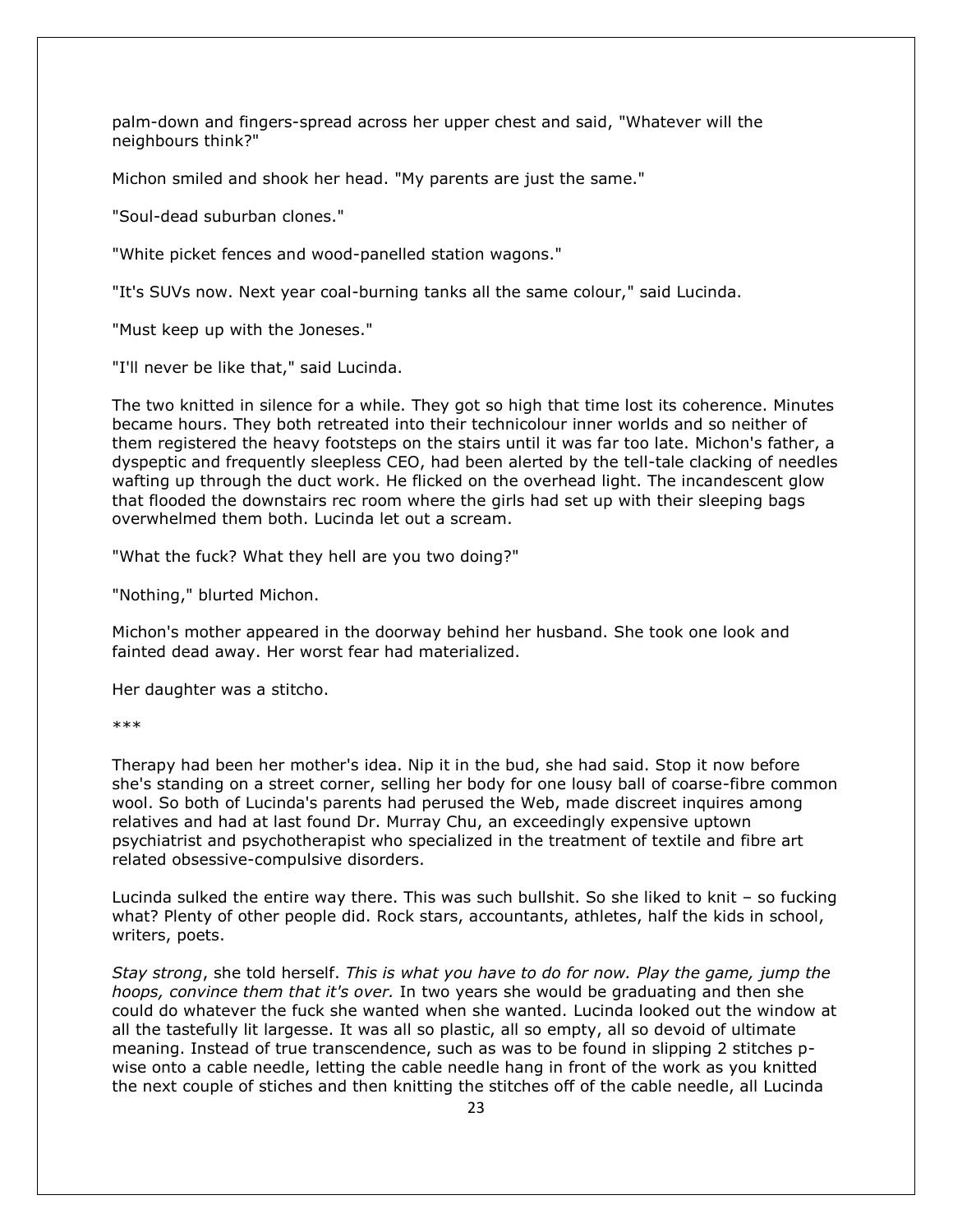saw was the very poor substitute of unchecked materialism. The stores offered a plethora of high priced goods and services but it all amounted the same thing: buy shit, be happy. Consumerism had to be most soporific, virulent drug of all. A society-wide addiction yet it was not only legal, it was the new religion.

She wanted no part of it. She had found her own personal Zen and thought it was such hypocrisy that knitting, a truly spiritual discipline, should be illegal and stigmatized while all around her Satan tempted in the form of lead cut crystal and new tits and \$10000 knickknacks ostensibly from Nepal and Laos and other hard luck places so the people buying them could comfort themselves with the thought that maybe they were funding a brand new spigot somewhere for a thirsty tribe when really they knew that they weren't.

She said as much to Dr. Chu not long after she had settled herself into one of his sumptuous, brown leather wing chairs. The dapper man with a nice watch and a meticulously groomed beard smiled.

"I don't disagree."

Lucinda eyed him warily. "Are you just saying that to establish rapport?"

"No. While that is one of my goals, I said what I said because I meant it. But let me check that I understood you: you see knitting as a rational reaction to and escape from the life our deeply diseased society offers you."

Lucinda considered for a moment. Then she said, "Yeah. That's one way of putting it. Knitting is subversive, you know?"

"Then I agree. As Jordan Peterson has pointed out: psychological questions are often posed the wrong way around. It shouldn't be: why do people become knitoholics? That's obvious. The question should be: why doesn't everyone become a knitoholic?"

Lucinda snorted and looked away. "Knitoholic? Is that my new label?"

"I won't use it again if you don't want."

"Whatever."

"You seem angry, Lucinda."

Lucinda shrugged. "Maybe. Whatever. I don't know."

"It's okay if you are. I mean, I take it this wasn't exactly your choice."

Lucinda stared at her fingernails. "My parents are pretty pissed. Well, not exactly pissed. More like super worried."

"They love you," offered Dr. Chu.

"Yeah, I suppose. Whatever that means. But this is more like ensuring they get a good return on their investment."

"I'm not sure I follow."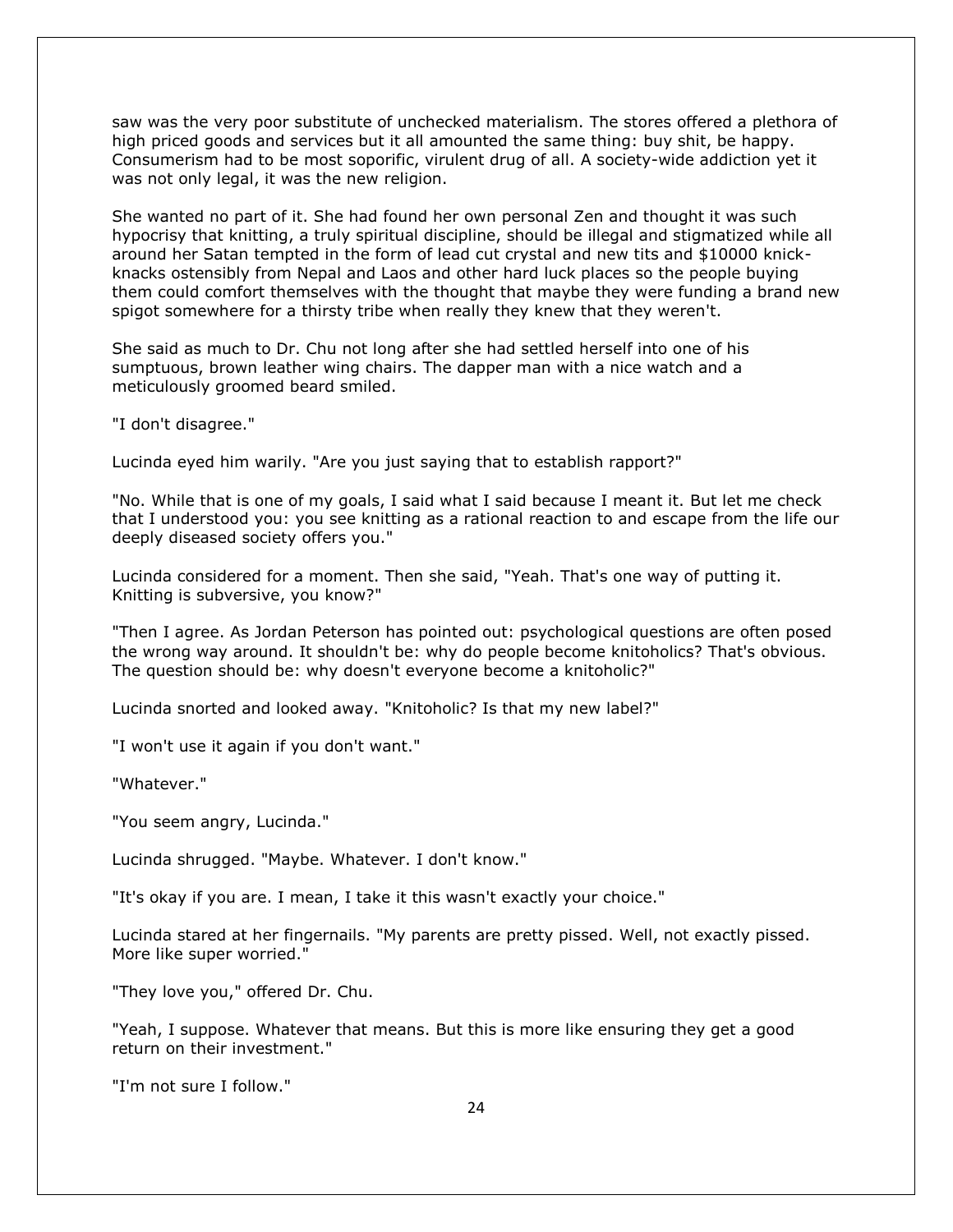"Well that's why people really have kids, isn't it? I'm an extension of their egos. If I fuck up and end up, I dunno, working in a factory or something or on welfare or even worse, people will think less of them. It's not for my benefit that they're doing this. I'm just a means to an end."

"That's pretty cynical, Lucinda."

Lucinda scowled. "You don't even know them."

"True." Dr. Chu braced his elbows against the armrests of his chair, made a tent of his fingers and briefly rested his chin on the apex. "But let's return to a statement you made earlier about knitting being subversive. Subversive in the sense that you're rebelling against your parents? Or are you thinking even bigger than that?"

Lucinda thought about it. "I dunno. I guess against my parents in the sense that they like represent society. All the rules and expectations come through them. They, um, encapsulate society. No, that's not quite the right word –"

"Embody?" suggested the doctor.

"Yeah that's better. So I suppose it's both. But so what? I don't get the point of me being here except that it's pleasing my parents. You and I both know what happens next. We shoot the shit for another 45 minutes, you collect your fee, suggest that I see you indefinitely, and I keep on doing what I want to do."

Dr. Chu smiled. "So you knit because you want to, not because you have to."

Lucinda gripped the armrests of her chair and leaned forward. "Hey! I can quit anytime I want. Let's get that straight. I'm not some stupid addict. Those people are pathetic. 'Ooh poor me. I can't help it. I'm out of control. I have a disease.' Please. Give me a fucking break."

Now it was Dr. Chu's turn to shrug. "Ok, Lucinda. Maybe you're right. Maybe you don't really have a problem. But it's easy to lose track of what our real motivations are. The subconscious and all that."

"If you start quoting Freud or Jung I'm going to throw up all over your hardwood floor."

Dr. Chu laughed. "Ok. I promise I won't. How about we make a deal? There's something I want you to try."

Lucinda eyed him warily. "If it's pills, you can forget about that. No way I'm ending up a lipsmacking zombie."

"No, not pills. I want you to go a month without knitting. Or crotcheting. Or sewing. Nothing fibre-related ok? Just for a month."

Inwardly Lucinda screamed. But somehow she maintained her poker face. She waved dismissively with one hand. "Big deal. I can do that in my sleep. Like I said, I'm the master not the slave."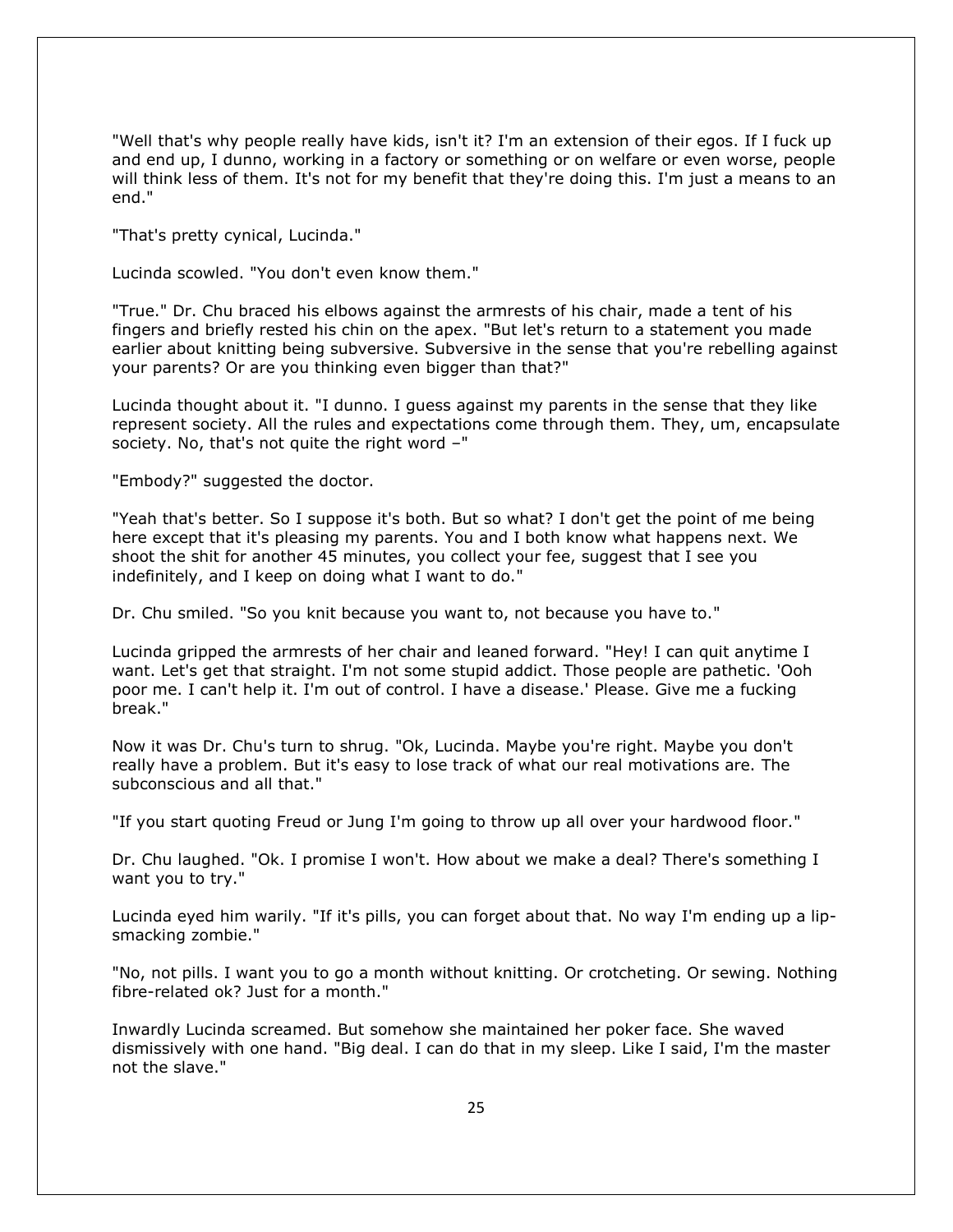"I hope you're right." The doctor checked his watch. "Tell your parents no charge for today. Make an appointment for a month for now."

Lucinda was aghast. "That's it? We've only talked for like twenty minutes."

"I know. There's no point in going on if you're not the one who wants a change. Give it a month," he said. Then he smiled with half his face. "And then we'll see."

Lucinda pouted. "You don't think that I can do it."

"Not on your own I don't. Remember, I see this every day. You're what? 15? Take a look at your hands. You've got more blisters and callouses than patients I've seen three times your age."

Lucinda glanced at her hands then shoved them self-consciously underneath her armpits. She found herself blushing and quite unable to make eye contact.

"I'm going to prove you wrong," she said without conviction.

"Please do. See you in a month."

\*\*\*

By the time her father pulled out of the parking spot they had found near Dr. Chu's office, Lucinda was craving so badly she could barely see straight. She wished she smoked: she started chewing on one of her thumbnails in the hope that would provide some relief. She fidgeted, she sweated, she cursed her skin for suddenly being two sizes too small.

"So," said her mom at last. "Going to tell us what happened in there? Pretty short session."

"Patient-doctor confidentiality," said Lucinda shortly. God, she was so not in the mood for any sort of parental interrogation.

"Great," said her dad. "Over two hundred dollars a session and we're not allowed to know anything."

Lucinda was about to shoot back with 'got that right' when she reconsidered. What was truly the path of least resistance here?

She sighed. "Fine. If you guys must know, he issued me a challenge. Said there was no point in therapy until I really wanted to change. So I'm supposed to go a month without knitting. He thinks I can't do it. Can you believe that? At least he had he decency not to charge for today's session. I'll do it no problem. Hey—there's a 7-11 coming up. Can we stop? I'll get you guys a Slurpee or something for all your trouble."

Her dad shook his head. "Pass on the Slurpee."

"I'll guess I'll have a Kit Kat," said her mom, who started to zip open her handbag. Lucinda reached forward and patted her mom on the shoulder.

"Don't worry mom, I've got this."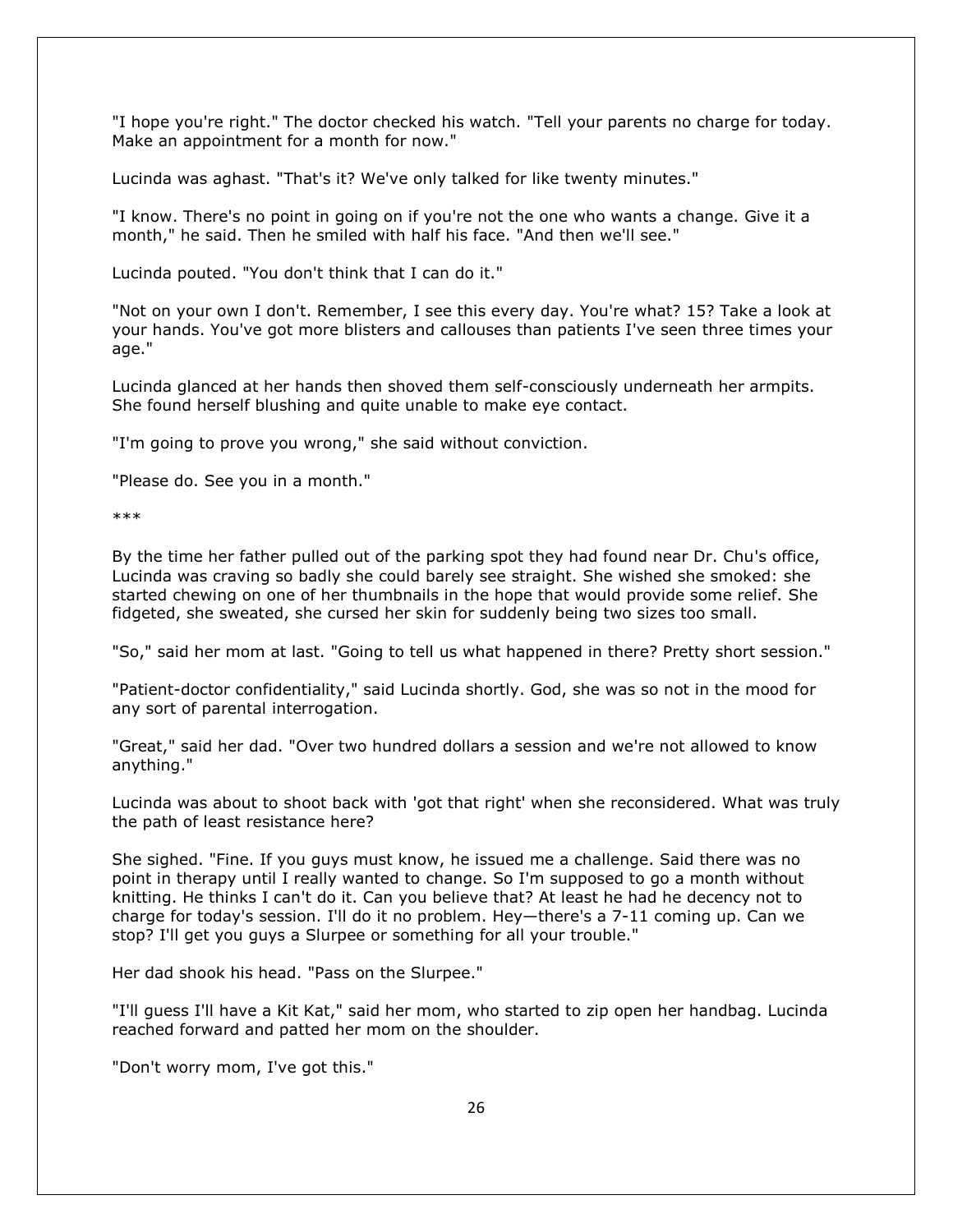"Ok. Thanks dear."

Moments later, Lucinda was out of the car and into the store. It didn't take her long to locate the corridor that led to the storeroom and the rear exit. Soon she was outside again, enough money in her pocket to stay high for a week. A neighbourhood where every alley teemed with dealers was but a short walk away.

She advanced towards the approaching evening and it encircled her and she was gone.

Well and truly gone.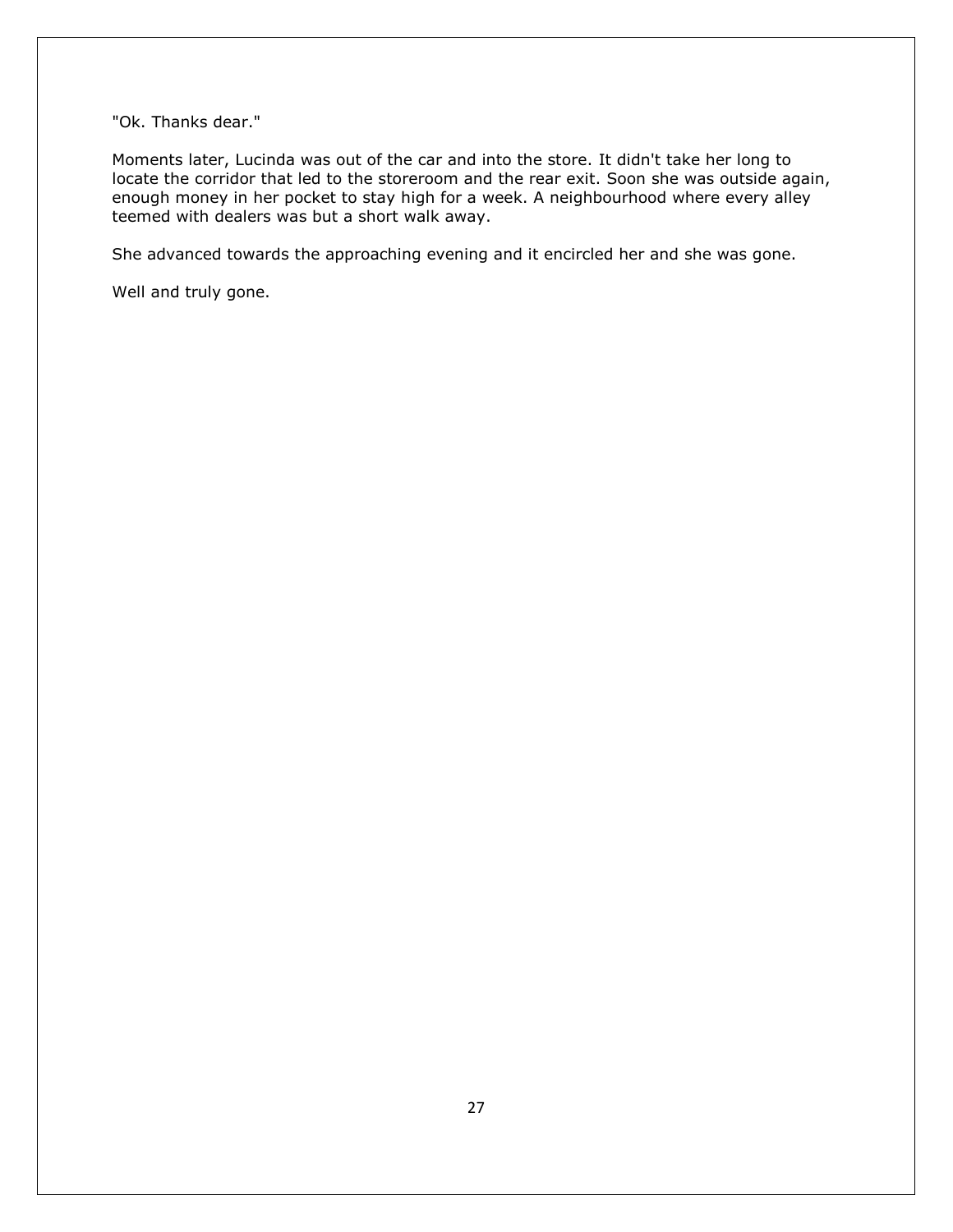#### **Cures for the 1918 Flu by Kathryn Pratt Russell**

Open the farmhouse windows in December. Pack the patient in ice. All nurses must wear fur coats.

Crank start the car. Get some medicine, any medicine, from the general store.

If the mother can't breastfeed, give the baby coffee with sugar.

*See that the children use Lifebuoy Soap before going to school. Link up with Lifebuoy for Health's Sake.*

Wear red. Flu doesn't like the color.

Take a half handful of aspirin. Do it again.

Keep patient in separate room. Hang Lysol-soaked sheets over the doorway.

Pour rotgut whiskey down the patient's throat. Get whiskey from the bootlegger.

Build a fire in the middle of the street.

Bathe the child in Listerine.

*It is the duty of every loyal American to buy Liberty Bonds and Savings Stamps.*

Apply liniment to the chest (hog lard, kerosene, camphor).

Treat the patient with belladonna for asthma and aconite for fever.

Give an enema three times.

*Spray the atmosphere of the Home, Factory, Office, Cinema, etc.*

Dip the pills in holy water.

*Halt the epidemic! Stop spitting—everybody.*

Use a quilt of wormwood placed between flannel layers, and dipped in hot vinegar.

*Escape the Flu with a New Edison Phonograph. The phonograph with a Soul. No danger of catching the flu from any of the Edison artists.*

Drink cough syrup of boiled and strained cherry tree bark.

*The women of your household are already acquainted with the merits of Lysol. Your doctor knows all about it.*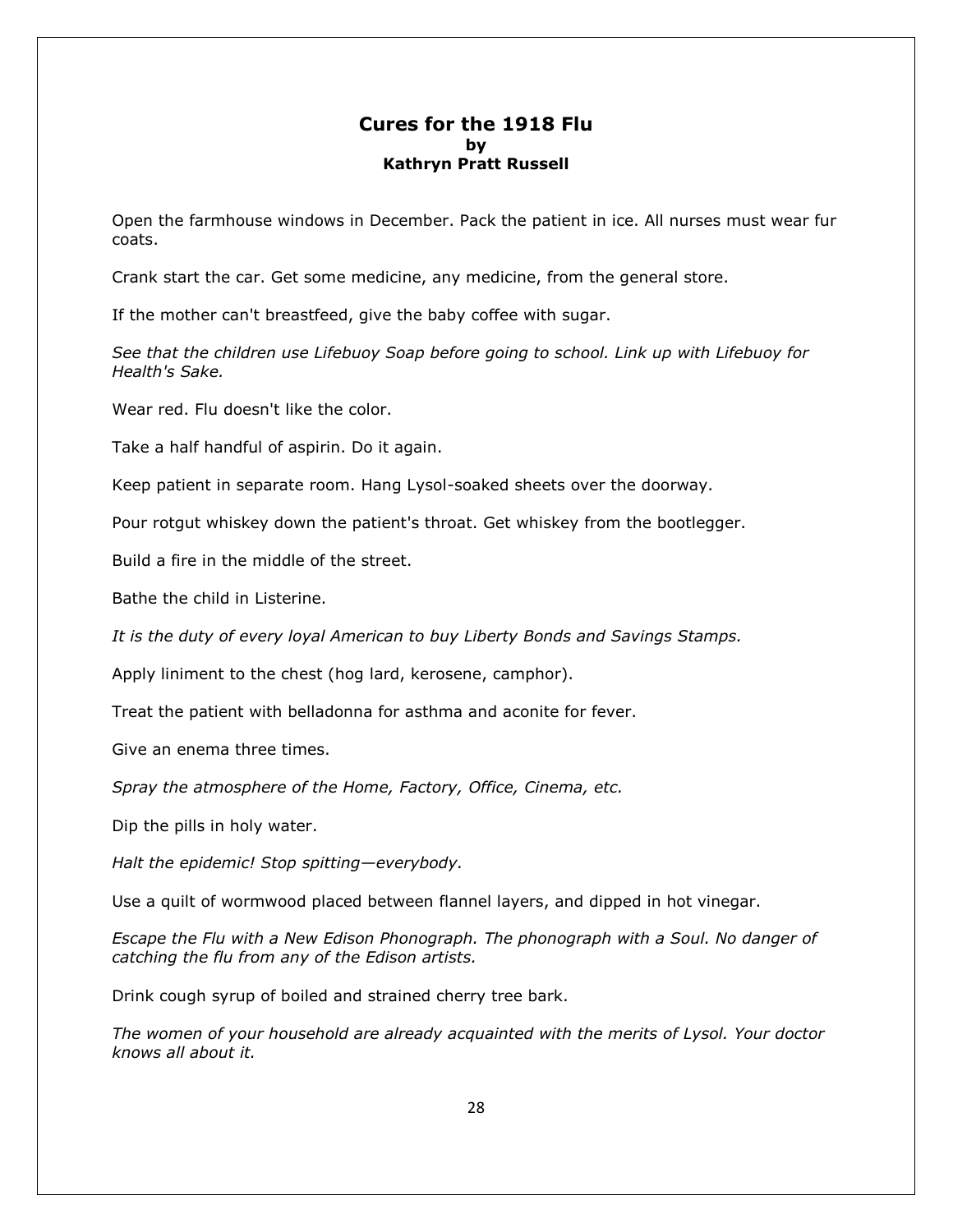Eat oatmeal for breakfast.

Inhale nitric acid fumes and gunpowder.

Prepare a white shroud. It will speed their arrival into heaven.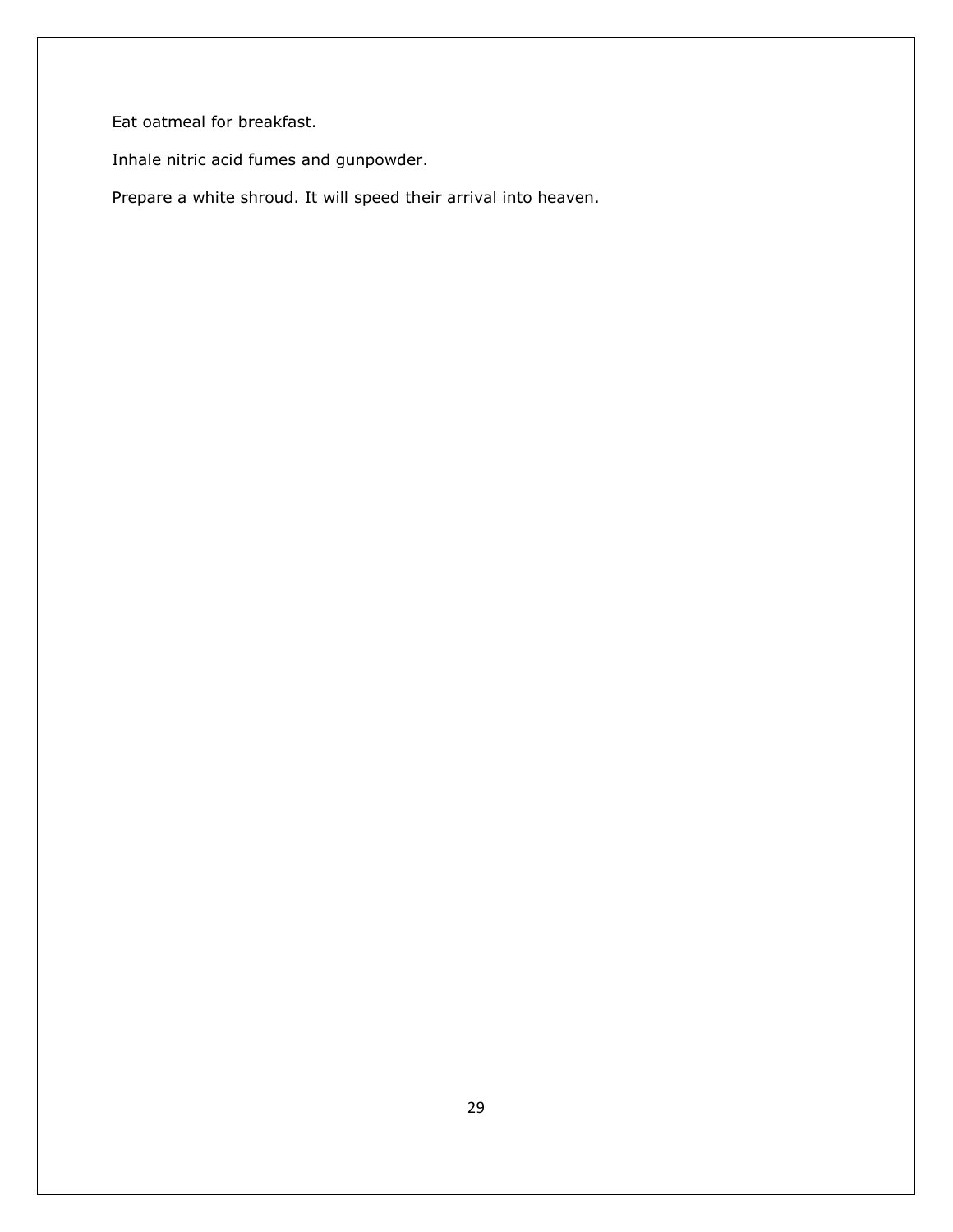#### **Dead Match by Karen Walker**

The date, she hoped, would be a killer, but she was running late. Nails proved harder to drive into his car tires than expected. There was dirt on her taffeta skirt, her knees.

Inside the restaurant, he caressed a small silver vial. Slipped it into a pocket when, at last, she came breathless to the table.

"Hello, Diana," Todd said, rising.

"Di, please." She paused. "I am not disappointed."

So often she had been. Her kind offer of a ride home—"Oh, no! Vandals!"—and a proposal of a meticulously planned happily-ever-after always ending in rejection and screams. A gown, awaiting an elegant shotgun wedding, yellowed in the back seat of her car.

"I'm glad," Todd replied. He kissed her hand, held her chair. "But you're nothing like your profile picture."

Di stared, measuring him for a shroud.

"Much more beautiful in person." Todd liked to sprinkle magic at first.

She fired a smile at him. "I thought for a moment I'd have to kill you before dinner."

"I expect no less, my little pistol," he said.

Di tapped a trigger finger on the table. "Nice that we already know each other so well, Todd."

The dark agency had demanded untouched photos and full disclosure, whether applicants preferred cats or dogs, owned or rented, and what—in summary—had happened to expartners.

"Should save time and drama," Todd said. "The hunt can be so tiresome."

"Oh, I'll never give up searching for love. I'm a romantic."

"Let's toast to that, Di. What's your poison?"

His, he wrote in his profile, was a dinner at his pied-a-terre. An invitation in French, lavender roses, vichyssoise—a pinch of powder from the vial finished it nicely—and coq au vin made every lady weak at the knees. Dessert, for one, was a last kiss on blue lips.

Todd ordered the ice water running through his veins. Di guarded her tonic and lemon.

"What's on the menu then?" she asked.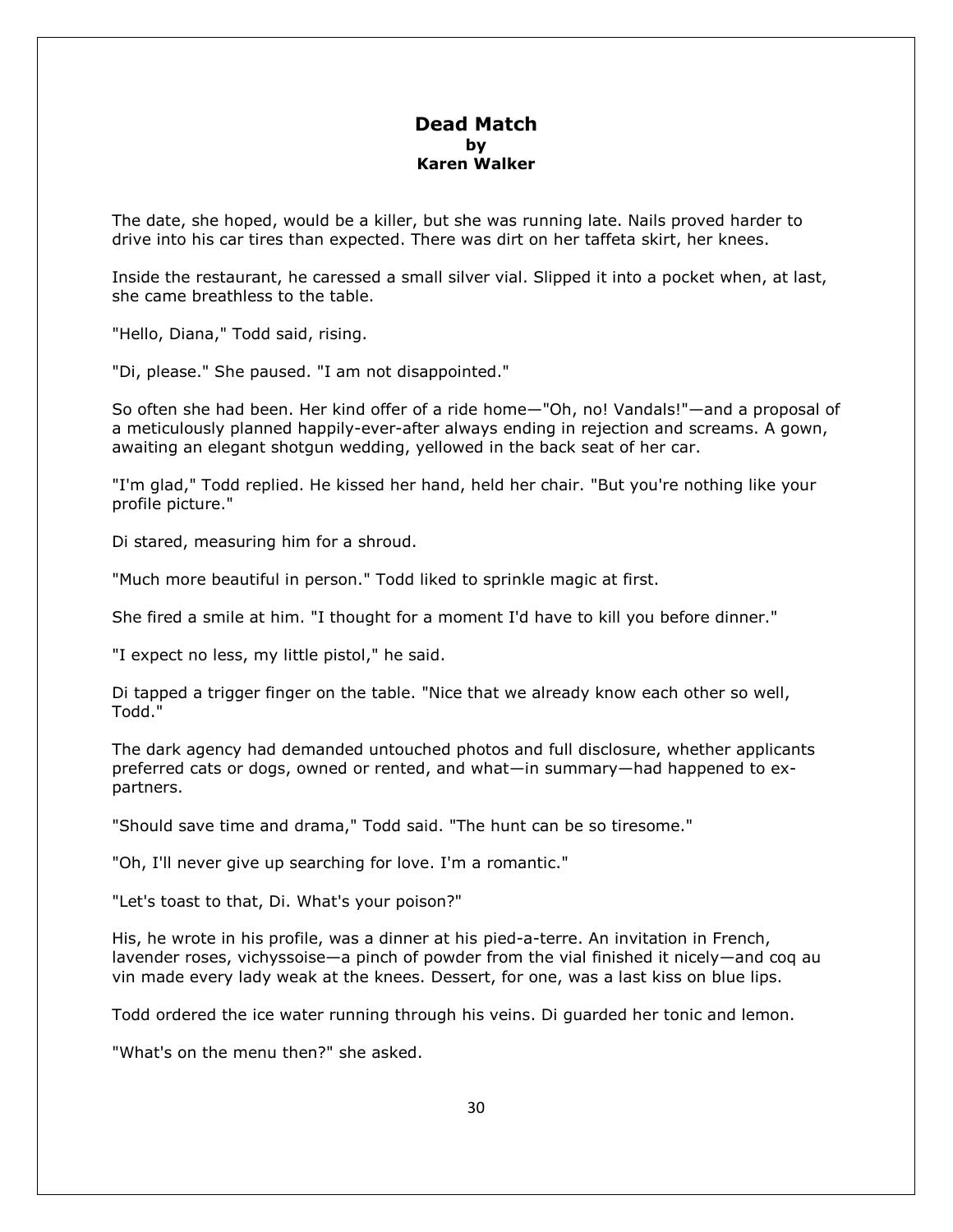Todd snuffed the candle on the table. "You."

Black hearts, plots embraced.

"We can keep on for the next hour or we can end it now." Di panted.

Todd cocked a finger gun. "Bang. My place."

They laughed.

"Cheeky devil! We'll take my car. Yours isn't going anywhere."

"If I survive the drive, I'll make you my specialty."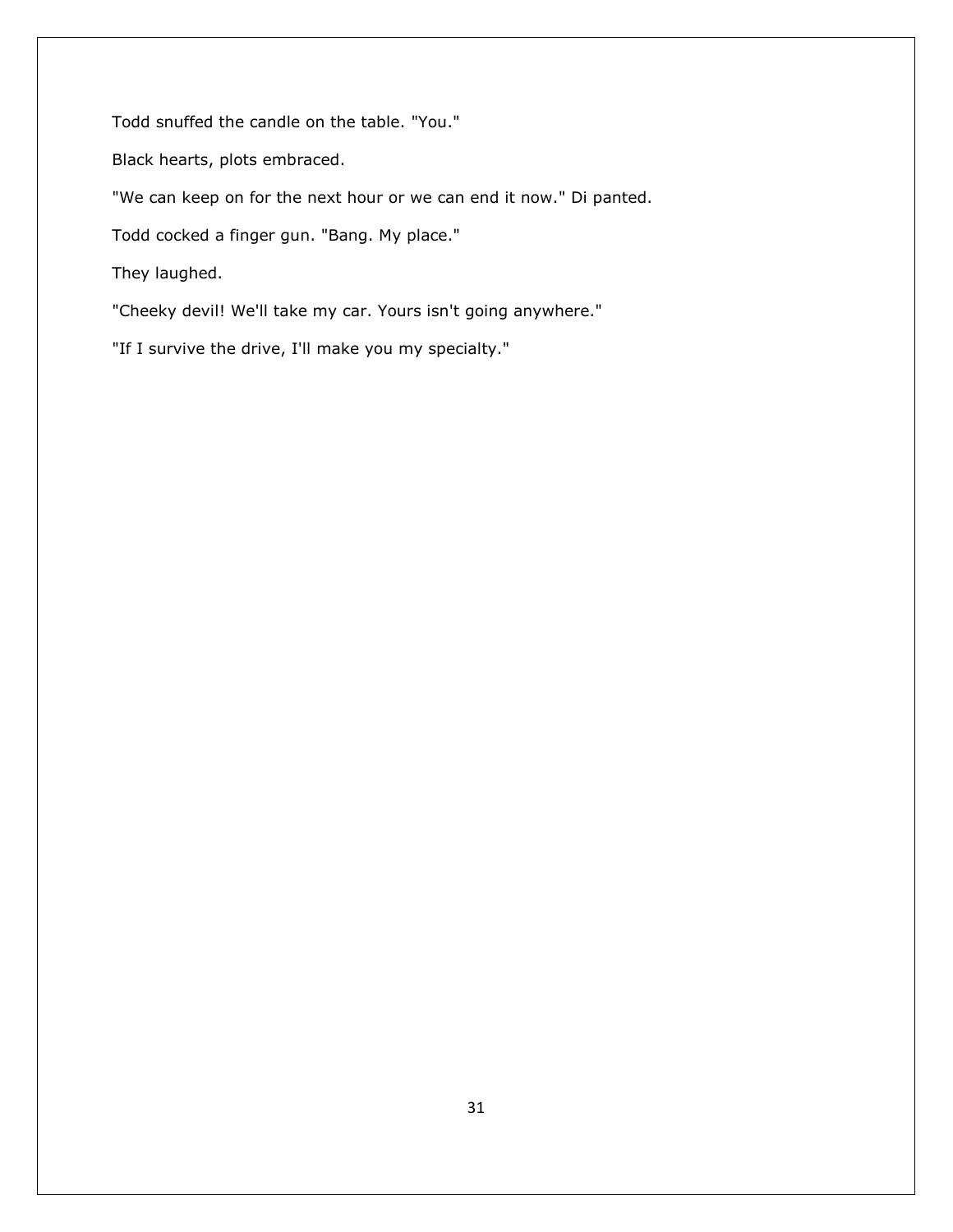### **Rated R by Chester Onion**

Talking to you is like being trapped in the glare of a sex scene with my mother in the room.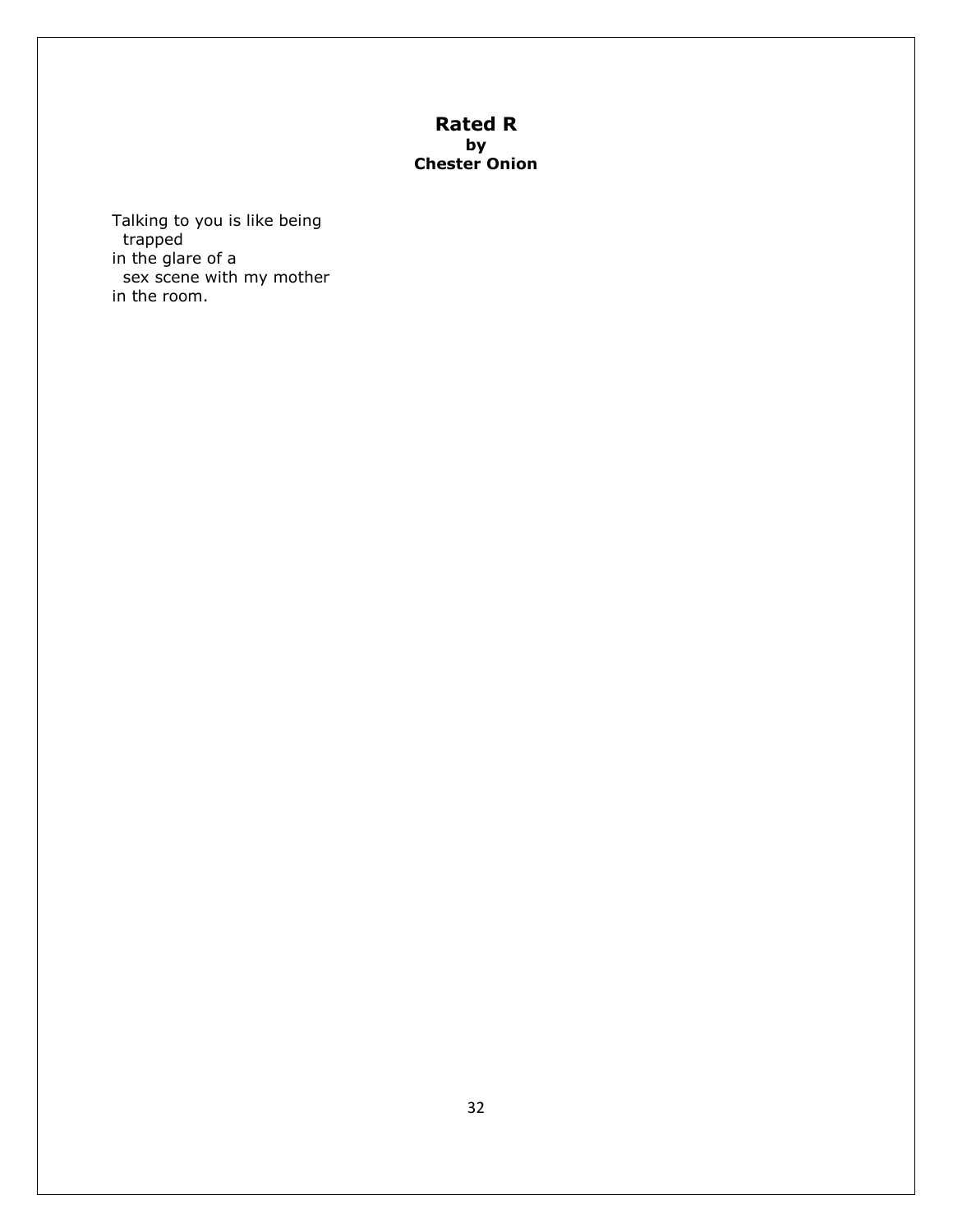#### **The Mistake Hoarder by Joy Kennedy-O'Neill**

She's the neighbor from hell. Hammers bang, boards pop, saws buzz like electric migraines. She is adding on, which probably means she's invited another ex to move in. Another mistake, another room.

I trudge out to my backyard. "Stop it!" My terrier Sissy barks, agreeing with me.

"Come on over!" Maggie waves from the fence. Today she's wearing a turban and floral muumuu.

I used to see blue sky from my yard. Now, it's all crazy house because I live next to THE Ms. Maggie. Maybe you saw her on *Oprah*. She lives with ex-husbands, old bosses, aging college roommates, and an ill-chosen goat. She wrote those books totally opposite of *Spark Joy* and *Letting Go*. You know, *Never Miss a Mistake* and *Living with Your Past*.

I walk over. "When's it enough?"

"I know," she laughs. "But I bought the extra lots and –"

"You bought off the zoning committee, you mean." I frown.

"Oh honey-child. You sure you don't want to come over for tea?"

"No thank you."

See, *my* house is neat and tidy. I ditch clothes that fit fifteen pounds ago, burn old love letters, and chunk books. Boom, bang. That's how it's done! I don't even keep containers or organizers. Boxes are like full mouths, stuffed with words you don't want to hear. After my divorce, things were either at the curb or UPS. Done. Finished. Signed and sealed.

Why can't she be the same? My god, her house looks like a Lego stack-house. Each new addition a different flamboyant color. Cars slow down to look. People take pictures. This is what I get for not having a HOA.

We used to have a good relationship. She'd come over and ask for rose cuttings. We'd talk. She was only living with one ex-husband then. But I knew Maggie was eccentric, sure. She got upset when I started ripping my plants out each spring to start over fresh.

Sissy finishes squatting and scratches at the grass.

"Look," I point. "That's how it's done. You cover shit up and move on. You don't build it a room and ask it to move in."

"Oh honey." Her hand is warm on my shoulder. It's funny, I've been alone for so long after my divorce, the touch startles me. It moves me through the fence gate.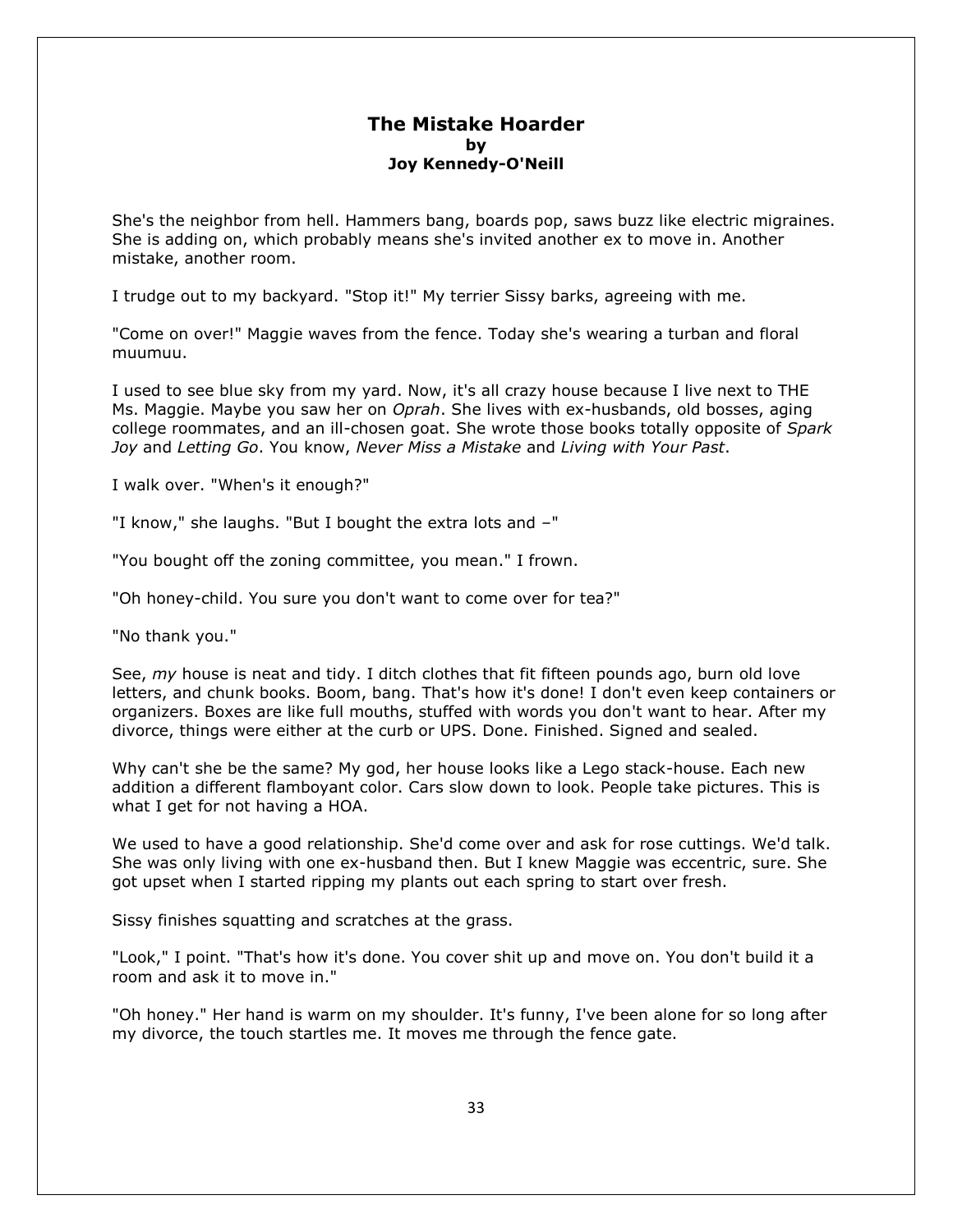And then, god help me, I'm in her crazy house. It's Escheresque. No, it's like that Winchester house, where the lady never stopped building because she was afraid of ghosts.

"Some people collect cats or doo-dads," Maggie waves her hand. "I collect my mistakes."

There are people watching TV, cooking lunch, walking through the various rooms. She points to a balding, pot-bellied fellow. "Spring Break in Mexico. Chlamydia. Oof!"

We pass an elderly woman on oxygen.

"My stepmother. Boy, we had some fights!"

We pass a laundry room with two jumbo washers. "We've all got a lot of dirty laundry," she cackles.

Upstairs, a second story door opens to a long fall. "For a future mistake."

I lurch along a narrow hallway. A balcony overlooks a bathtub. Windows face windows.

Stairs ascend, descend, ascend again. She opens an empty bedroom.

"For an old frenemy. He's in Madrid, but he's a got a room waiting if he wants. I pushed him to convert," she admits. "I was in my religious phase. Oh, I was a self-righteous twat!"

Something scrabbles overhead in the attic. A cymbal crashes. "Did I tell you I was in a band?" she asks.

"You have a *band* up there?"

"Don't be ridiculous. Just the percussionists." She sucks in her breath and tsks. "*Jazz*."

Her hallway sports framed parking tickets, court summons, certificates for defunct stocks, old ballet box receipts, and even a tooth in a shadow-box.

"I forgot to floss," she says.

I trip over empty water bottles and Maggie steadies me. "I stocked up for Y2K and the end the world. Boy, what a mistake! Oh, hi Ben." She waves at a man shaving at a sink and he gives her a peace sign. She winks at me as we move past him. "Taking the high road is sharing a bathroom."

A small, yellow-eyed goat dings past us in the hallway, a bell tinkling around its neck.

"I thought it'd make a good pet," Maggie explains. "But it's got anxiety and epilepsy. So now I *have* to keep it."

My head feels like it's sliding off. "No kids? I mean, aside from the goat?"

Maggie laughs again. "Oh honey-child, if I'd had kids, I'd never stop adding on! Everything's a potential mistake there!"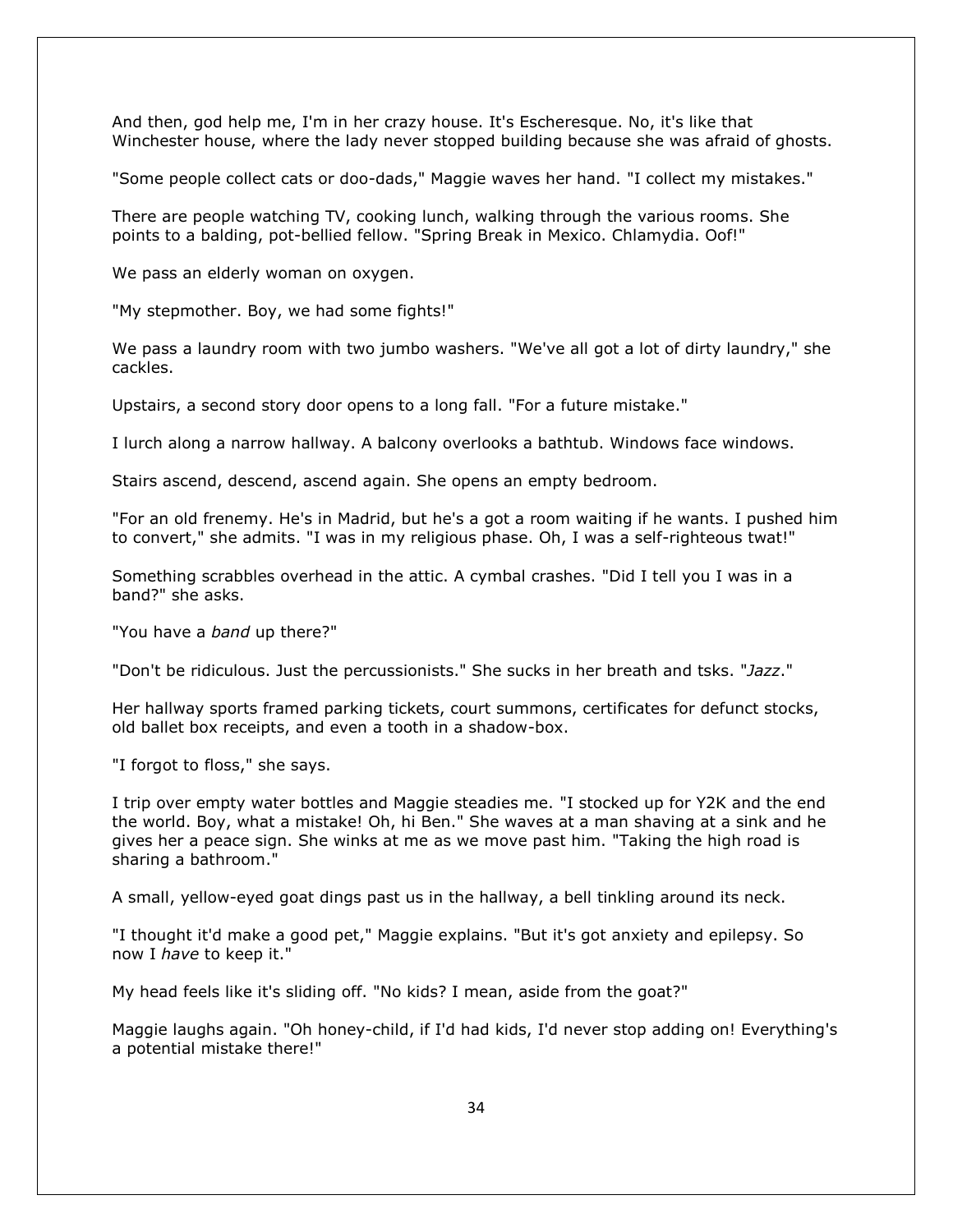In her kitchen, I see mail and tax papers neatly stacked. She's getting donations from #Better-You-Than-Me!

"Why would anyone—"

"Move in? Why not? Free rent. Notoriety. Shoot, absolution is the best party!"

We end up in a crowded courtyard.

"So here we are!" Maggie says with a sense of finality. "Oh, these are employees and former bosses that I cheated."

Everyone waves congenially.

"Why don't you just have a yearbook of old hairstyles and bad fashion choices," I say. "Like the rest of us?"

She looks at me with pity. Pity!

"Oh honey," she says. "I liked our old talks, when I'd come over for cuttings. Remember all the roses your husband always gave you?"

My throat catches and I stomp off for home. How dare she? But I stop at the fence gate, hesitating. When we will stop? What's the missing piece in her crazy menagerie? The final piece? There has to be *something*.

I turn around and raise my finger. "How about your neighbors, huh? You've ruined any goodwill. Ruined the views. Ruined the peace and quiet. How's THAT for a mistake? Where would you put THAT?"

I cross my arms, triumphant.

But Maggie only smiles.

"Oh sweet-girl, I thought you'd never ask."

She opens a garden gate by the courtyard and there's a beautiful pagoda. Lush and green with rose bushes.

"I built it just for you, from all your old flowers. You can come over whenever you like."

She sits me down on a wooden bench. I'm stunned. Defeated. I can't win.

I'll sell my house. I'll move away.

But the flowers smell as sweet as my new marriage did, and the petals are pillow-talk soft. I burst into tears. It's a heavenly relief. Having those memories so close, so immediate . . . it's the most neighborly thing in the world.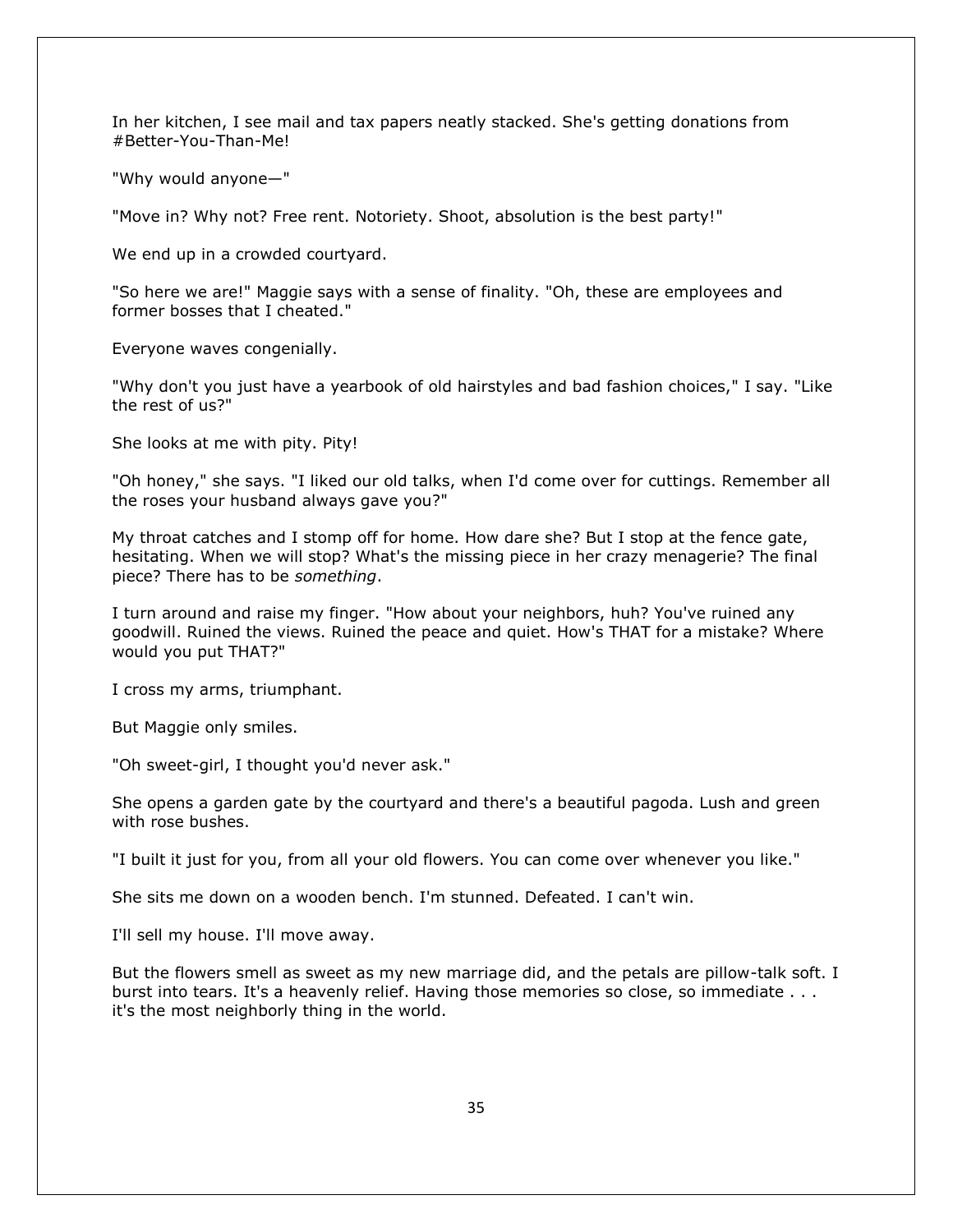#### **Two Poems by Carla Sarett**

#### **bad boyfriends v. 2.0**

men who are never in love (until she is out of love)

who never have time (until she does not) who climb mountains

in distant places, to find themselves (when they're far from her.)

then write a memoir lamenting how bad their girlfriends were.

#### **Gig Economy**

In Vero Beach, the old gigolos wear plaid and khakis, they drive SUVS, they recycle, they say thank you and please, really they are such nice guys until the scam's done. *Women never learn*, the cops say, *women should know better*.

Afterward, the old gigolos share a bottle of Johnny Walker Blue and smoke Cuban cigars. *She was damaged goods*, the gigolos say. *She was nothing*.

I've heard about the ring in Florida, but that doesn't mean it's the only game. I should check Washington, Oregon, California Anywhere women are lonely, and really, everyone should know better.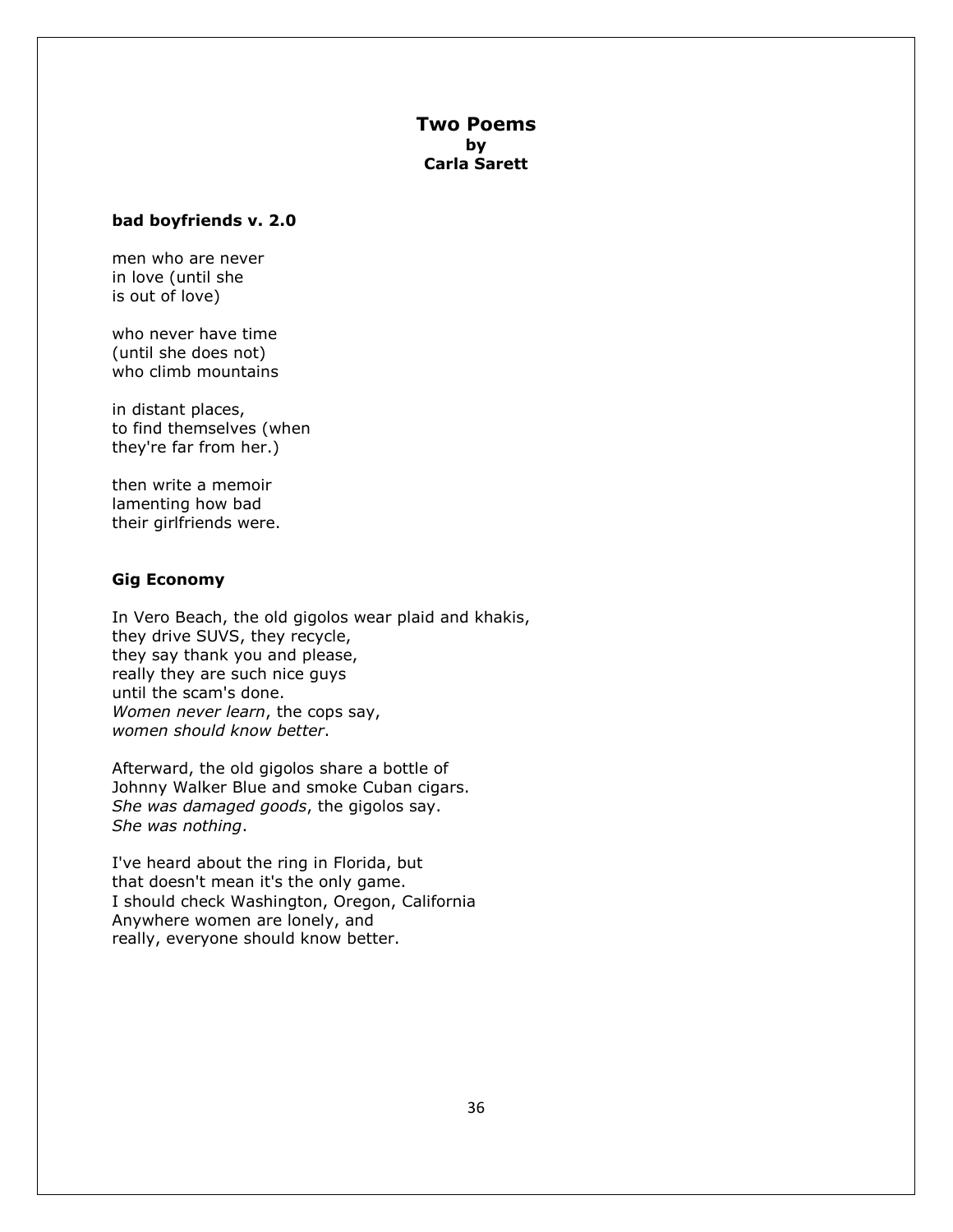#### **Freshman Year Did Not Go Well by Daniel Winn**

Freshman year did not go well for Andy Hamlin. But he was home for the summer now and could relax and put it all behind him. Sophomore year he wouldn't throw up in his dorm room hallway because he wasn't living in a dorm. He wouldn't get kidnapped and imprisoned in an old lighthouse and fall in love with his captors because after they received the ransom money they had let him go and promised not to do it again. And he wouldn't get abducted by aliens because, well, what are the odds that would happen twice to the same person?

"How'd you like freshman year?" asked his friend Greg, while they drove to the pool hall.

"Freshman year did not go well," said Andy.

Freshman year had gone well for Greg. He had a girlfriend for the first time, he had scored six points at the conference meet in the 400 meters and ran on the winning 1600 meter relay team, and he had finally figured out what to do with his hair (part it on the side).

"That sucks," said Greg. "Have you thought of transferring?"

"I don't think that would help," said Andy. School wasn't the problem. He had gotten a 3.3 gpa, he had decided on a major (astronomy), and made three good friends called Crasher, Rage, and The Hat.

They played eight-ball and Andy won every game, like always.

"It would be cool if we went to the same school again, is all," said Greg. Andy agreed that it would be cool. "Plus Erica has a bunch of pretty hot friends that might like you."

That was tempting, because if Crasher, Rage, and The Hat had a bunch of pretty hot friends that might like Andy, they hadn't mentioned it.

"Well, hopefully next year is just a chill year and you can study and hang with friends and that's it."

Andy imagined having a chill year. Not locking himself out of his room the morning of finals and running barefoot in pajamas to get a spare key from the other building, slipping and falling in mud, the spare key not being there for some reason, taking three finals barefoot with mud down his leg because he didn't know you could request to space out finals if a bunch of them fell on the same day, not getting in such a big (albeit petty) argument with his roommate that he had to move out and live alone and alienated the second semester, and not having to plead to get makeups for the midterms he had missed while he was imprisoned on a planet that can best be written in English as Rekswakferfveka. Just studying, joining the rec basketball league, going on dates (even though he's bad at dates). It sounded… boring.

"You know what?"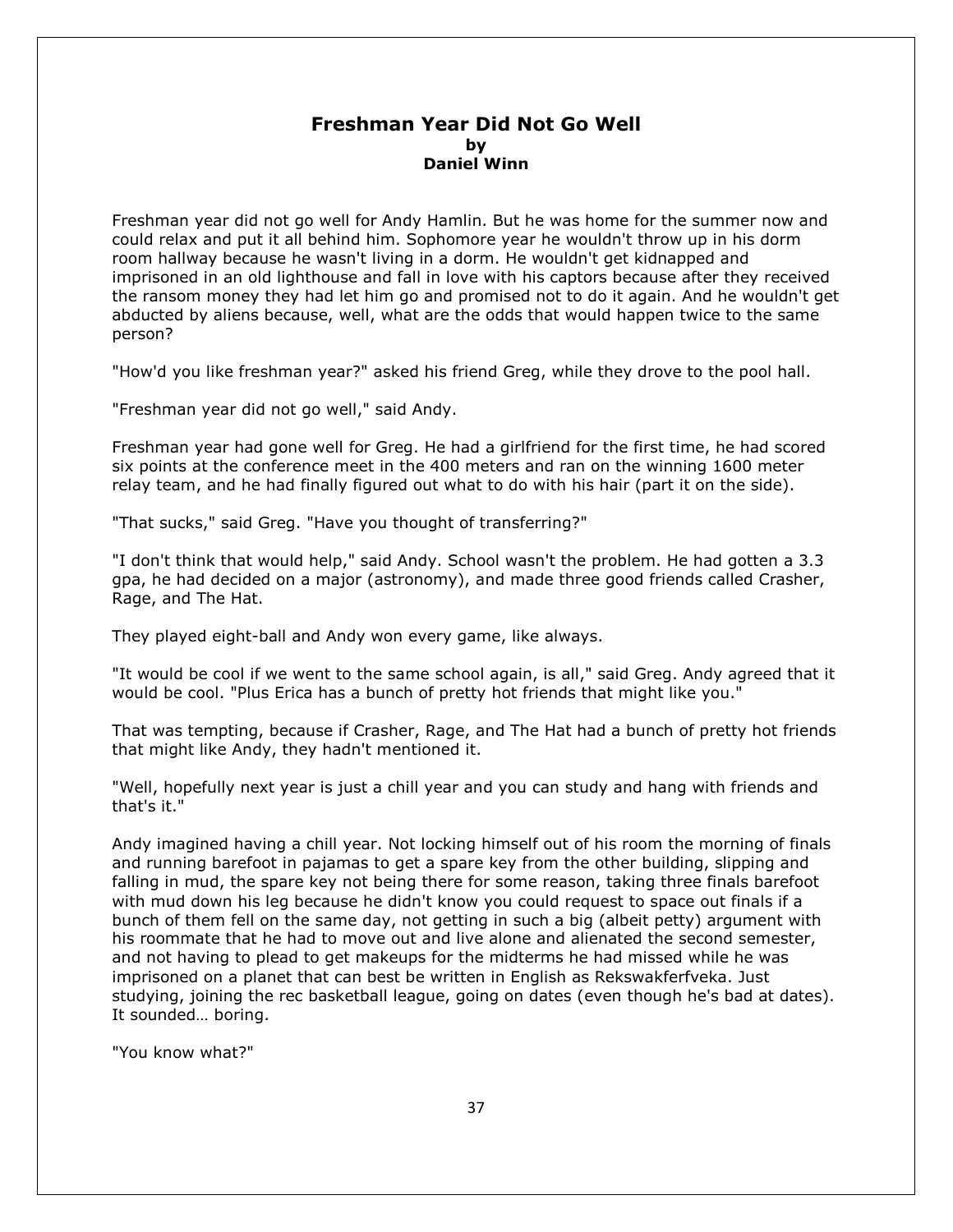"What?" asked Greg.

"Maybe I did have a good freshman year," said Andy. "I just didn't realize it at the time."

"That's cool," said Greg, as he balanced the pool cue on the tip of his finger. "I had a good year too."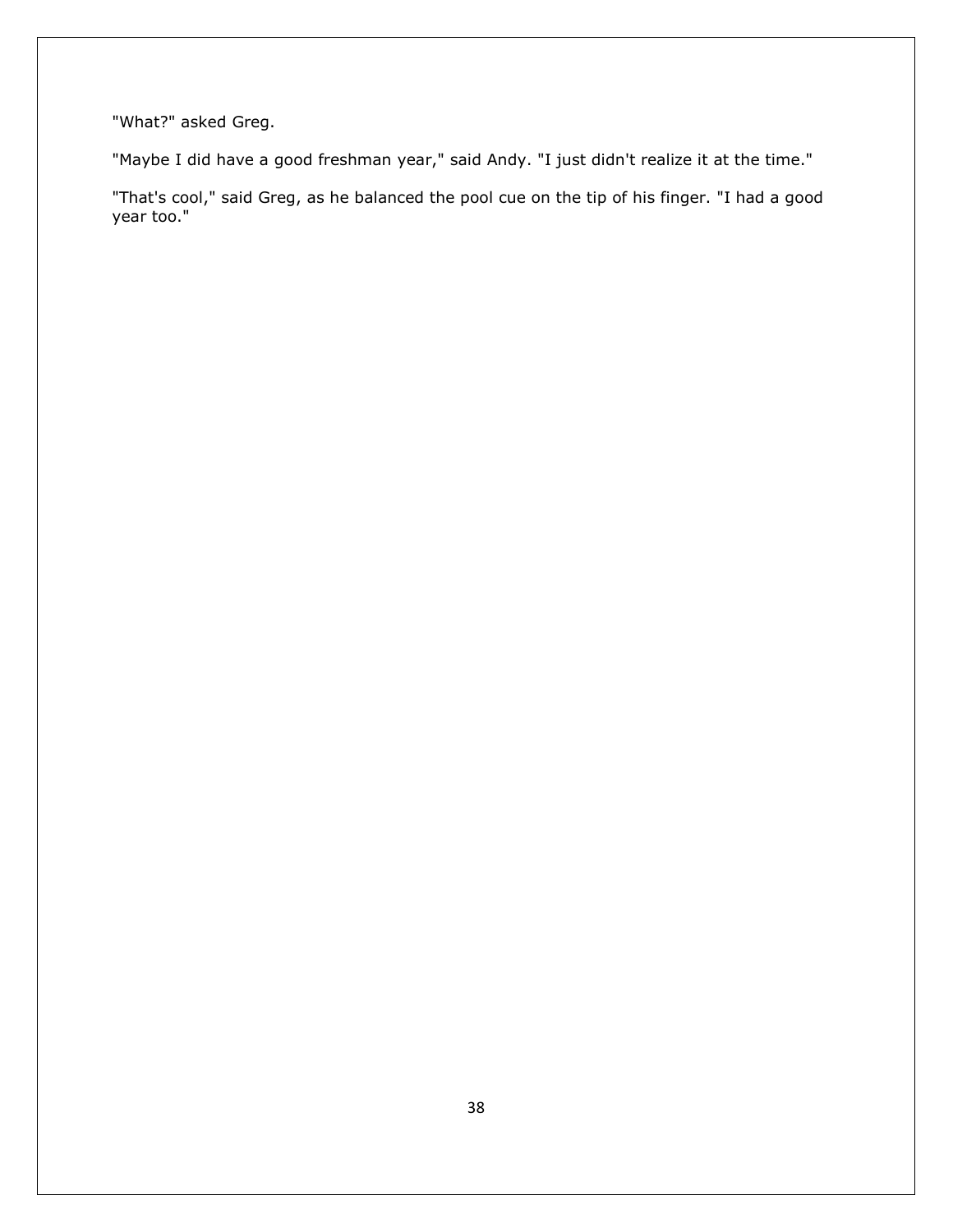#### **Contributor Biographies**



**Raymond Lane** is a writer, physician, and father of six. He enjoys writing speculative as well as mainstream fiction. In his free time he keeps two dogs, two cats, and numerous plants alive. Previous works can be found in *TulipTree* and *Altered Reality Magazine*. He is currently working on a satirical dystopian novel.



A bit about the author: **Anna Pisarka** recently returned to her home in the USA after years of living abroad. She only lasted two months, re-packed her bags, and ran away to Europe in pursuit of love. Anna currently spends her days eating absurd amounts of Polish donuts and daydreaming about dragons. She can be found at her website [pisarkanna.wordpress.com/](https://pisarkanna.wordpress.com/) "



Although a new writer, **Sarah Boisvert** has been making up shit as long as she can remember. She has no social media but can typically be found wandering the streets of Austin, drinking beer, and laughing at her own jokes.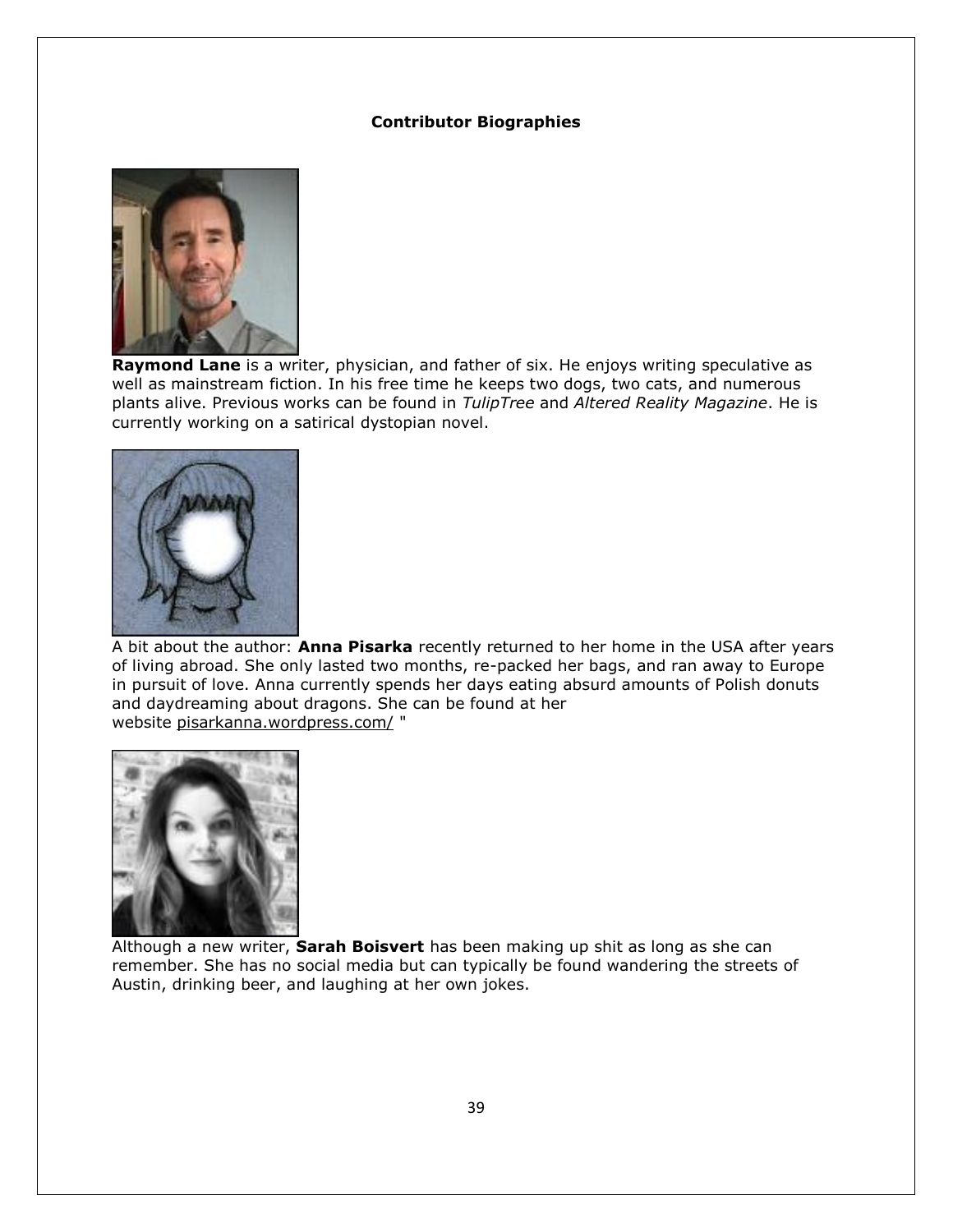

**Neil Fulwood** was born in Nottingham, where he still lives and works. He has two poetry collections with Shoestring Press: *No Avoiding It* and *Can't Take Me Anywhere.* He also coedited the Alan Sillitoe tribute volume, *More Raw Material*.



**Karen Schauber** is a flash fiction writer obsessed with the form. Her work appears in 50 international literary magazines and anthologies, including *Bending Genres, Ekphrastic Review, Fiction Southeast, New Flash Fiction Review,* and *Spelk Fiction*. *The Group of Seven Reimagined: Contemporary Stories Inspired by Historic Canadian Paintings* (Heritage House, 2019), celebrating the Canadian modernist landscape painters, is her first editorial/curatorial flash fiction anthology. Schauber curates *Vancouver Flash Fiction*, a flash fiction resource hub and critique circle, and in her spare time, is a seasoned family therapist. A native of Montréal, she has called Vancouver home for the past three decades. "What a Babe" was first published in *Eliipsis Zine* in October 2018.



**E. Laura Goldberg**'s poetry will be published in *Rattle* in December 2020 and has appeared in *Poet Lore, The Laurel Review, Beltway Poetry Quarterly, Birmingham Poetry Review, Spillway, RHINO*, and the *Journal of Humanistic Mathematics,* among other places*.* She is completing her first collection of poetry, entitled *Commitment*. Her web page is [www.ELauraGolberg.com/](http://www.elauragolberg.com/)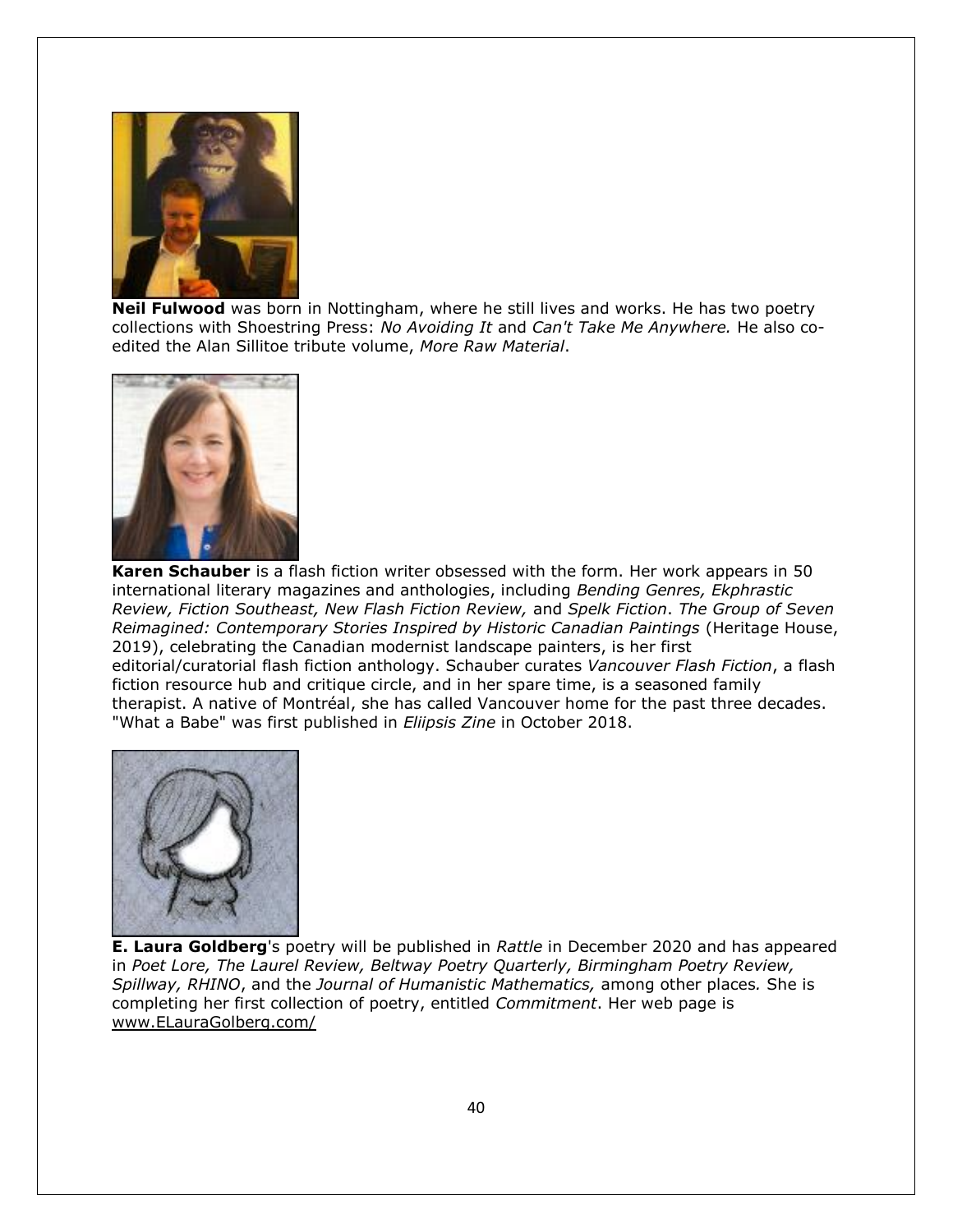

**Jeffrey Kulik** is a state employee and lifelong Chicagoan who has been published in *The American Bystander*, *The American Bystander Quarantine Cavalcade*, *Literally Stories*, *Arcturus*, *Adelaide Literary Magazine*, and *Public Organization Review*.



**Riley Wood** has wanted to be a writer since second grade. He remembers selling his poorly drawn comics to anyone driving by the street corner for two quarters each, and hey, he's still basically doing it! He wishes everyone still thought he was as cute as they used to think he was because now they just look at him with hollow smiles saying "A writer? Wow. That's greaattt." If you find Riley's stuff entertaining, try picking up his book of short fiction titled *The Circuitry Might* on Amazon.



**Stephanie Gibbon** grew up in Canada. At the primary school she went to there was this big tree in the corner of the yard that everyone, especially the teachers, called the Big Oak. Every spring, the Big Oak would shed hundreds of maple keys which twirled to the ground while everyone watched and made appreciative noises.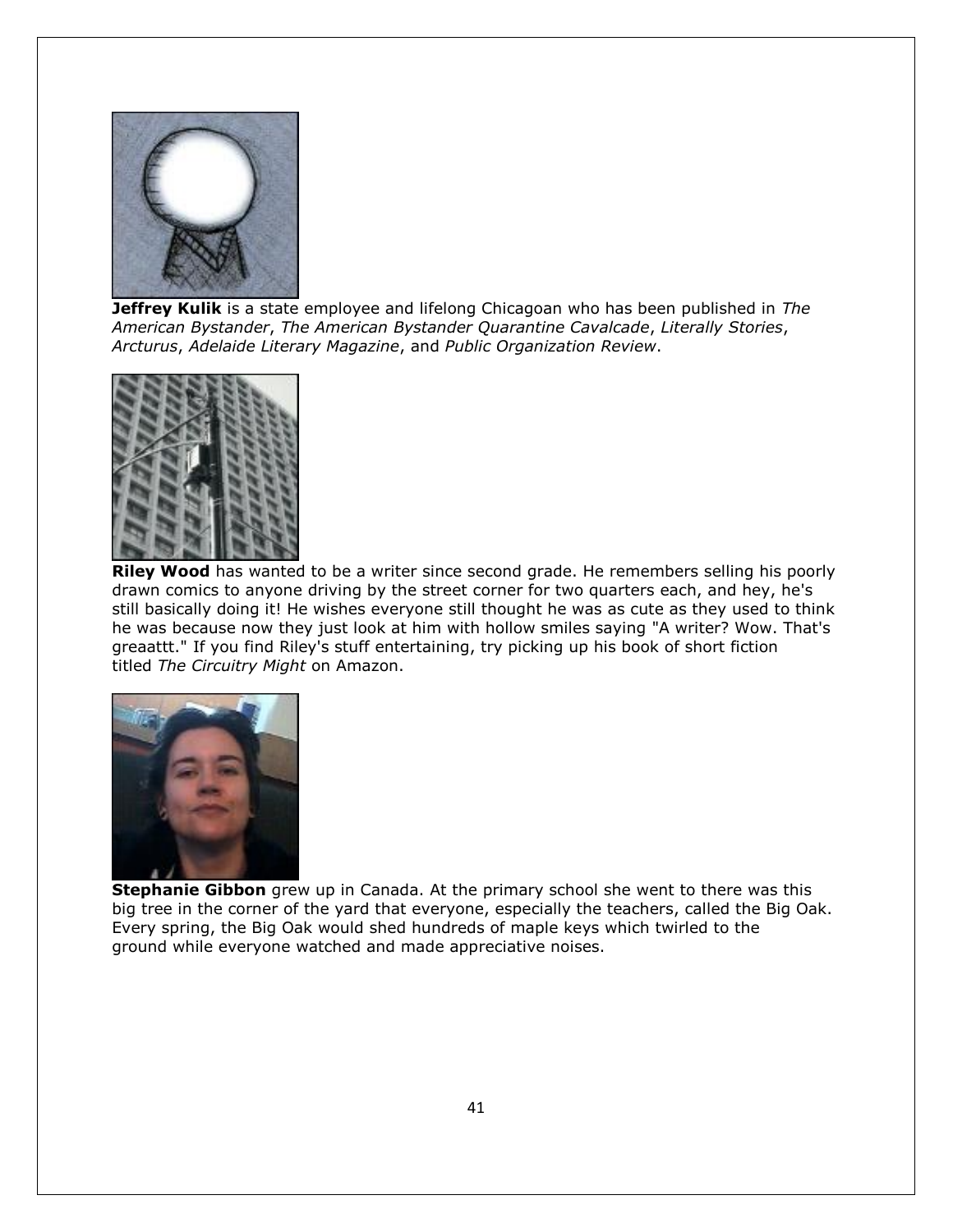

**Kathryn Pratt Russell** teaches literature at Clayton State University, to students who are much funnier than she is. She has a poem forthcoming in *Gargoyle* magazine, and she has also published in *Black Warrior Review*, *Red Mountain Review*, and *Chelsea*.



**Karen Walker** writes short fiction and flash in Ontario Canada. Her work has appeared or is forthcoming in online magazines and anthologies including *Spillwords*, *Reflex Fiction*, *The Brasilia Review*, *Commuterlit*, and *Blank Spaces*. People say Karen is fun and frustrating even at a distance, and her chicken lasagna is pretty good once you get past the taste.



**Chester Onion** received his degree in professional writing from Purdue University. He enjoys the works of Barry Yourgrau, Richard Brautigan, and William Carlos Williams.